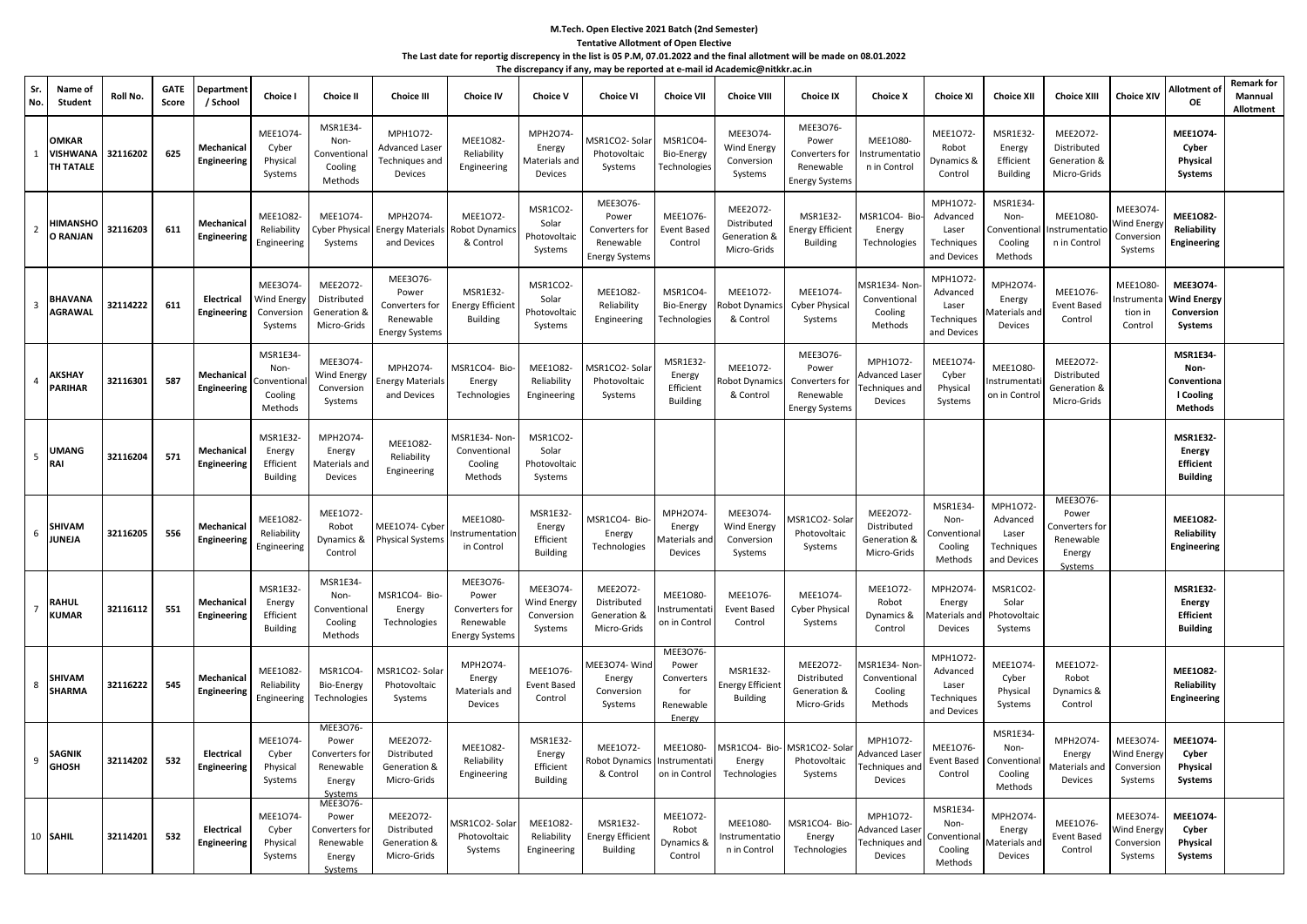| Sr.<br>No. | Name of<br>Student                        | Roll No. | <b>GATE</b><br>Score | Departmen<br>/ School            | Choice I                                                            | <b>Choice II</b>                                                      | <b>Choice III</b>                                                        | <b>Choice IV</b>                                                          | <b>Choice V</b>                                       | <b>Choice VI</b>                                       | <b>Choice VII</b>                                          | <b>Choice VIII</b>                                      | <b>Choice IX</b>                                               | <b>Choice X</b>                                                           | <b>Choice XI</b>                                             | <b>Choice XII</b>                                          | <b>Choice XIII</b>                                                          | <b>Choice XIV</b>                                       | Allotment of<br><b>OE</b>                                                   | <b>Remark for</b><br>Mannual<br><b>Allotment</b>                                   |
|------------|-------------------------------------------|----------|----------------------|----------------------------------|---------------------------------------------------------------------|-----------------------------------------------------------------------|--------------------------------------------------------------------------|---------------------------------------------------------------------------|-------------------------------------------------------|--------------------------------------------------------|------------------------------------------------------------|---------------------------------------------------------|----------------------------------------------------------------|---------------------------------------------------------------------------|--------------------------------------------------------------|------------------------------------------------------------|-----------------------------------------------------------------------------|---------------------------------------------------------|-----------------------------------------------------------------------------|------------------------------------------------------------------------------------|
| 11         | <b>SAHIL</b><br><b>KUMAR</b>              | 32114201 | 532                  | Electrical<br>Engineering        | MEE1074<br>Cyber<br>Physical<br>Systems                             | MEE3076-<br>Power<br>Converters for<br>Renewable<br>Energy<br>Systems | MEE2072-<br>Distributed<br>Generation &<br>Micro-Grids                   | MSR1CO2- Sola<br>Photovoltaic<br>Systems                                  | MEE1082<br>Reliability<br>Engineering                 | <b>MSR1E32-</b><br>Energy Efficien<br>Building         | MEE1072<br>Robot<br>Dynamics &<br>Control                  | <b>MEE1080-</b><br>nstrumentatio<br>n in Control        | MSR1CO4- Bio-<br>Energy<br>Technologies                        | MPH1O72-<br><b>Advanced Lase</b><br>Fechniques anc<br>Devices             | MSR1E34-<br>Non-<br>Conventiona<br>Cooling<br>Methods        | MPH2O74-<br>Energy<br>Materials an<br>Devices              | MEE1076-<br><b>Event Based</b><br>Control                                   | MEE3074-<br>Vind Energy<br>Conversion<br>Systems        | MEE1074-<br>Cyber<br>Physical<br>Systems                                    |                                                                                    |
| 12         | <b>ALOK</b><br><b>KUMAR</b>               | 32114203 | 528                  | Electrical<br>Engineering        | <b>MEE3076</b><br>Power<br>Converters<br>for<br>Renewable<br>Energy | MEE3074-<br>Wind Energy<br>Conversion<br>Systems                      | MSR1CO2- Solar<br>Photovoltaic<br>Systems                                | MEE2072-<br>Distributed<br>Generation &<br>Micro-Grids                    | MEE1074-<br>Cyber Physical<br>Systems                 | MSR1E32-<br><b>Energy Efficient</b><br><b>Building</b> | MEE1082<br>Reliability<br>Engineering                      | ASR1CO4- Bio-<br>Energy<br>Technologies                 | MEE1072-<br>Robot Dynamics<br>& Control                        | MSR1E34-Non<br>Conventional<br>Cooling<br>Methods                         | MPH1072<br>Advanced<br>Laser<br>Techniques<br>and Devices    | MPH2O74<br>Energy<br>Aaterials an<br>Devices               | MEE1076-<br>Event Based<br>Control                                          | MEE1080-<br>nstrumenta<br>tion in<br>Control            | <b>MEE3076-</b><br>Power<br><b>Converters</b><br>for<br>Renewable<br>Energy |                                                                                    |
| 13         | <b>AMIT</b><br><b>KALYAN</b>              | 32114204 | 524                  | Electrical<br>Engineering        | MEE3074<br>Wind Energy<br>Conversion<br>Systems                     | MEE2O72-<br>Distributed<br>Generation &<br>Micro-Grids                | MSR1E32-<br><b>Energy Efficient</b><br><b>Building</b>                   | MSR1CO4- Bio-<br>Energy<br>Technologies                                   | MSR1E34<br>Non-<br>Conventional<br>Cooling<br>Methods | MEE1082-<br>Reliability<br>Engineering                 | MPH2O74-<br>Energy<br>iaterials an<br>Devices              | MEE1072-<br>obot Dynamics<br>& Control                  | <b>MEE1080-</b><br>nstrumentation<br>in Control                | MEE3076-<br>Power<br>Converters for<br>Renewable<br><b>Energy Systems</b> | MSR1CO2<br>Solar<br>Photovoltai<br>Systems                   | MPH1072-<br>Advanced<br>Laser<br>Techniques<br>and Devices | MEE1074-<br>Cyber Physical<br>Systems                                       | MEE1076<br>Event Base<br>Control                        | MEE3074-<br><b>Wind Energy</b><br>Conversion<br>Systems                     |                                                                                    |
|            | 14 BHARAT                                 | 32116209 | 522                  | Mechanical<br>Engineering        | <b>MEE1082</b><br>Reliability<br>Engineering                        | MSR1CO2-<br>Solar<br>Photovoltaic<br>Systems                          | MEE3076<br>Power<br>Converters for<br>Renewable<br><b>Energy Systems</b> | MSR1CO4- Bio-<br>Energy<br>Technologies                                   | MPH2O74-<br>Energy<br>Materials and<br>Devices        | AEE3O74-Win<br>Energy<br>Conversion<br>Systems         | MPH1072-<br>Advanced<br>Laser<br>Techniques<br>and Devices | MSR1E32-<br><b>Energy Efficient</b><br><b>Building</b>  | MSR1E34- Non<br>Conventional<br>Cooling<br>Methods             | MEE2072-<br>Distributed<br>Generation &<br>Micro-Grids                    | MEE1074<br>Cyber<br>Physical<br>Systems                      | <b>MEE1080</b><br>nstrumentat<br>on in Contro              | MEE1072-<br>Robot<br>Dynamics &<br>Control                                  |                                                         | <b>MEE1082-</b><br>Reliability<br><b>Engineering</b>                        |                                                                                    |
| 15         | <b>SIDDARTHA</b><br><b>BEHARA</b>         | 32116210 | 514                  | Mechanical<br>Engineering        | MEE1082-<br>Reliability<br>Engineering                              | MSR1CO4-<br>Bio-Energy<br>Technologies                                | MSR1E34- Non-<br>Conventional<br><b>Cooling Methods</b>                  | MEE3O74-Wind<br>Energy<br>Conversion<br>Systems                           | MSR1CO2<br>Solar<br>Photovoltaic<br>Systems           | MPH1072-<br>Advanced Lase<br>Techniques and<br>Devices | MSR1E32<br>Energy<br>Efficient<br><b>Building</b>          | MEE1074-<br>Cyber Physical<br>Systems                   | MEE1072-<br><b>Robot Dynamics</b><br>& Control                 | MEE3076-<br>Power<br>Converters for<br>Renewable<br><b>Energy Systems</b> |                                                              |                                                            |                                                                             |                                                         | <b>MEE1082-</b><br>Reliability<br><b>Engineering</b>                        |                                                                                    |
| 16         | <b>SPARSH</b><br><b>BANSAL</b>            | 32114205 | 509                  | Electrical<br>Engineering        | MEE1074<br>Cyber<br>Physical<br>Systems                             | MEE3076-<br>Power<br>Converters fo<br>Renewable<br>Energy<br>Systems  | MEE2072-<br>Distributed<br>Generation &<br>Micro-Grids                   | MEE1082<br>Reliability<br>Engineering                                     | MSR1E32-<br>Energy<br>Efficient<br><b>Building</b>    | MEE1072-<br>Robot Dynamics<br>& Control                | <b>MEE1080</b><br>nstrumentat<br>on in Control             | ASR1CO4- Bio-<br>Energy<br>Technologies                 | <b>MSR1CO2-Sola</b><br>Photovoltaic<br>Systems                 | MPH1072-<br><b>Advanced Lase</b><br>Fechniques and<br>Devices             | MSR1E34-<br>Non-<br>Conventiona<br>Cooling<br>Methods        | MPH2O74-<br>Energy<br>Aaterials an<br>Devices              | MEE1076-<br><b>Event Based</b><br>Control                                   | MEE3074-<br><b>Nind Energy</b><br>Conversion<br>Systems | MEE1074-<br>Cyber<br>Physical<br>Systems                                    |                                                                                    |
| 17         | <b>ROHIT</b><br><b>DABAS</b>              | 32116212 | 507                  | Mechanical<br>Engineering        | MEE1072-<br>Robot<br>Dynamics 8<br>Control                          | MEE1082-<br>Reliability<br>Engineering                                | MSR1CO2-Solar<br>Photovoltaic<br>Systems                                 | AEE3O74-Wind<br>Energy<br>Conversion<br>Systems                           | MEE1074<br>Cyber Physical<br>Systems                  | MSR1E32-<br><b>Energy Efficient</b><br><b>Building</b> | MSR1E34<br>Non-<br>onventiona:<br>Cooling<br>Methods       | MPH1072-<br>Advanced Laser<br>Fechniques and<br>Devices | MPH2O74-<br>Energy<br>Materials and<br>Devices                 | MEE1076-<br><b>Event Based</b><br>Control                                 | <b>MEE1080</b><br>nstrumenta<br>on in Contro                 | MEE2O72-<br>Distributed<br>Generation 8<br>Micro-Grids     | MEE3076<br>Power<br>Converters for<br>Renewable<br>Energy<br><b>Systems</b> |                                                         | MEE1072-<br>Robot<br>Dynamics &<br>Control                                  |                                                                                    |
| 18         | <b>SUMEET</b><br><b>KUMAR</b>             | 32114301 | 505                  | Electrical<br>Engineering        | MSR1CO2<br>Solar<br>Photovolta<br>Systems                           | MEE2O72-<br>Distributed<br>Generation &<br>Micro-Grids                | <b>MSR1E32-</b><br><b>Energy Efficient</b><br><b>Building</b>            | MEE3O74-Wind<br>Energy<br>Conversion<br>Systems                           | MSR1CO4<br>Bio-Energy<br>Technologies                 | MSR1E34- Non<br>Conventional<br>Cooling<br>Methods     | MPH1072-<br>Advanced<br>Laser<br>Techniques<br>and Devices | MEE1074-<br><b>Cyber Physical</b><br>Systems            | MEE1076-<br><b>Event Based</b><br>Control                      | MEE1080-<br>nstrumentatic<br>n in Control                                 | MEE3076<br>Power<br>Converters<br>for<br>Renewable<br>Energy | MPH2O74<br>Energy<br>Aaterials an<br>Devices               | MEE1082-<br>Reliability<br>Engineering                                      |                                                         | MSR1CO2-<br>Solar<br>Photovoltaic<br>Systems                                |                                                                                    |
|            | <b>SUBHASH</b><br>19 CHAND<br>KANTI       | 32116303 | 503                  | Mechanical<br>Engineering        | MSR1CO4<br>Bio-Energy<br>Technologies                               | MEE3074-<br>Wind Energy<br>Conversion<br>Systems                      | MSR1E34- Non-<br>Conventional<br>Cooling Methods                         | MEE1082-<br>Reliability<br>Engineering                                    | MSR1CO2-<br>Solar<br>Photovoltaic<br>Systems          | MSR1E32-<br><b>Energy Efficient</b><br>Building        | MPH2O74<br>Energy<br>Materials and<br>Devices              | MEE1072-<br>Robot Dynamics<br>& Control                 | MPH1072-<br><b>Advanced Laser</b><br>Techniques and<br>Devices | MEE3076-<br>Power<br>Converters for<br>Renewable<br><b>Energy Systems</b> | MEE1076<br><b>Event Based</b><br>Control                     | MEE2072-<br>Distributed<br>Generation &<br>Micro-Grids     | MEE1074-<br><b>Cyber Physical</b><br>Systems                                | MEE1080-<br>nstrument<br>tion in<br>Control             | MSR1CO4-<br><b>Bio-Energy</b><br>Technologies                               |                                                                                    |
| 20         | <b>PIYUSH</b><br><b>PANDEY</b>            | 32114102 | 502                  | Electrical<br><b>Engineering</b> | MEE3074-<br>Wind Energy<br>Conversion<br>Systems                    | MEE3076-<br>Power<br>Converters for<br>Renewable<br>Energy<br>Systems | MSR1CO2- Solar<br>Photovoltaic<br>Systems                                | MEE1074-<br><b>Cyber Physical</b><br>Systems                              | MSR1CO4-<br>Bio-Energy<br>Technologies                | MEE1080-<br>nstrumentation<br>in Control               | <b>MEE1082</b><br>Reliability<br>Engineering               | MEE1076-<br><b>Event Based</b><br>Control               | MPH2O74-<br>Energy<br>Materials and<br>Devices                 | MPH1072-<br>Advanced Laser<br>Techniques and<br>Devices                   | MEE2O72-<br>Distributed<br>Generation &<br>Micro-Grids       | MSR1E34-<br>Non-<br>Conventiona<br>Cooling<br>Methods      | MSR1E32-<br>Energy<br>Efficient<br><b>Building</b>                          |                                                         | MEE3074-<br><b>Wind Energy</b><br>Conversion<br>Systems                     |                                                                                    |
|            | <b>GUDE</b><br>21 SHIVAKUM 32114103<br>AR |          | 495                  | Electrical<br>Engineering        | MEE1076-<br><b>Event Based</b><br>Control                           | MEE1080-<br>Instrumentati<br>on in Control                            | MEE1O72- Robot<br>Dynamics &<br>Control                                  | MEE3O76-<br>Power<br>Converters for<br>Renewable<br><b>Energy Systems</b> | MEE3074-<br>Wind Energy<br>Conversion<br>Systems      | <b>MSR1CO2-Sola</b><br>Photovoltaic<br>Systems         | MEE2072-<br>Distributed<br>Generation &<br>Micro-Grids     | ASR1CO4- Bio-<br>Energy<br>Technologies                 | MPH2O74-<br>Energy<br>Materials and<br>Devices                 | MPH1072-<br>Advanced Laser<br>Techniques and<br>Devices                   | MSR1E32-<br>Energy<br>Efficient<br>Building                  | MSR1E34-<br>Non-<br>Conventiona<br>Cooling<br>Methods      | MEE1074-<br><b>Cyber Physical</b><br>Systems                                | MEE1082-<br>Reliability<br>Engineering                  | MEE1072-<br>Robot<br>Dynamics &<br>Control                                  | Less than 05<br>students in<br>this<br>programme<br>MEE1076-<br><b>Event Based</b> |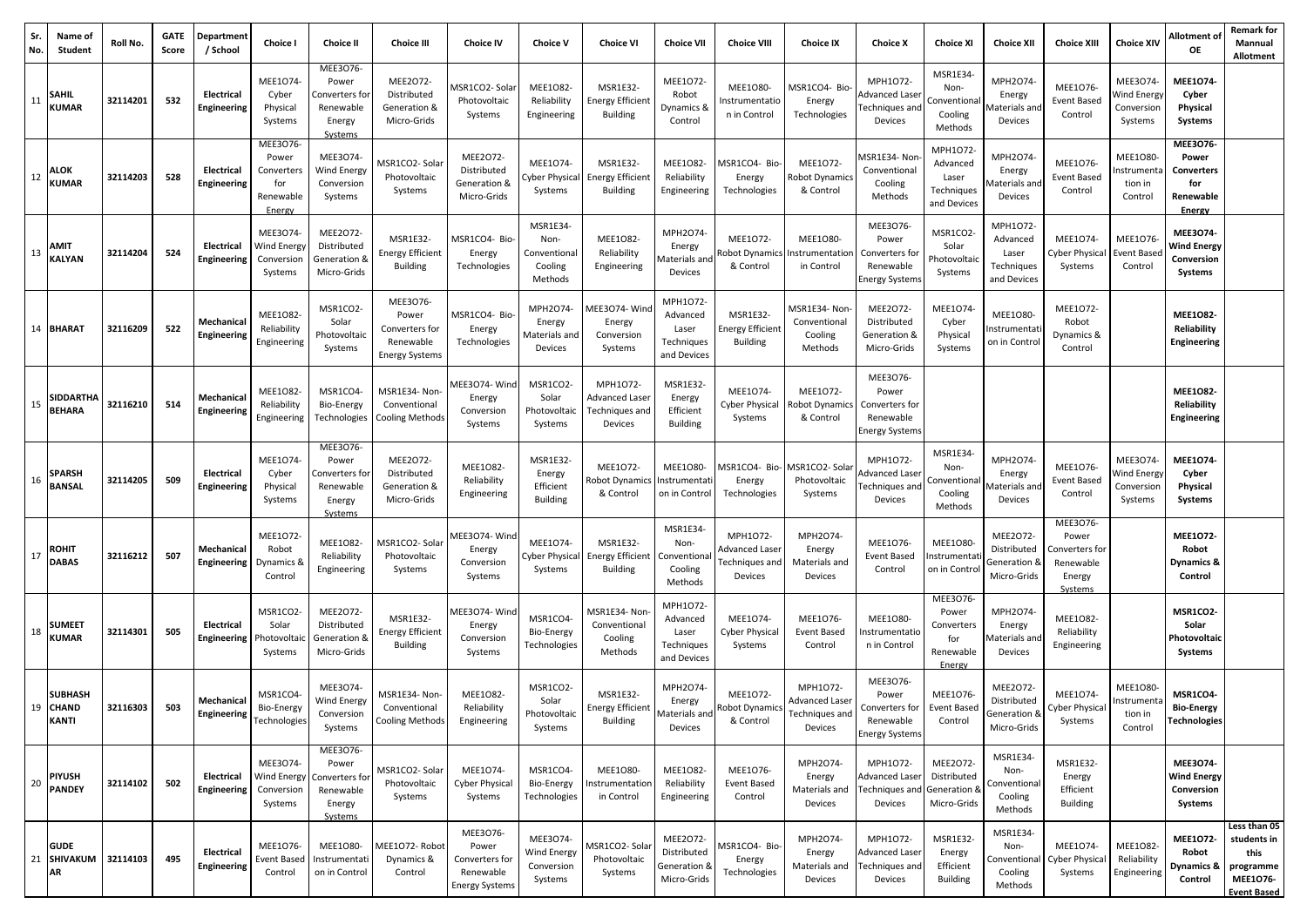| Sr.<br>No. | Name of<br>Student                                           | Roll No. | <b>GATE</b><br>Score | Department<br>/ School           | Choice I                                                      | <b>Choice II</b>                                        | <b>Choice III</b>                                                         | <b>Choice IV</b>                                                   | <b>Choice V</b>                                           | <b>Choice VI</b>                                                          | <b>Choice VII</b>                                             | <b>Choice VIII</b>                                                        | <b>Choice IX</b>                                                          | <b>Choice X</b>                                                             | <b>Choice XI</b>                                           | <b>Choice XII</b>                                     | <b>Choice XIII</b>                                                  | <b>Choice XIV</b>                                                   | Allotment of<br><b>OE</b>                                                | <b>Remark for</b><br>Mannual<br>Allotment |
|------------|--------------------------------------------------------------|----------|----------------------|----------------------------------|---------------------------------------------------------------|---------------------------------------------------------|---------------------------------------------------------------------------|--------------------------------------------------------------------|-----------------------------------------------------------|---------------------------------------------------------------------------|---------------------------------------------------------------|---------------------------------------------------------------------------|---------------------------------------------------------------------------|-----------------------------------------------------------------------------|------------------------------------------------------------|-------------------------------------------------------|---------------------------------------------------------------------|---------------------------------------------------------------------|--------------------------------------------------------------------------|-------------------------------------------|
| 22         | <b>NAYAN</b><br><b>SAGITRA</b>                               | 32116213 | 491                  | Mechanical<br>Engineering        | <b>MEE1082</b><br>Reliability<br>Engineering                  | MEE3074-<br>Wind Energy<br>Conversion<br>Systems        | MSR1CO2- Solai<br>Photovoltaic<br>Systems                                 | MPH1O72-<br>Advanced Laseı<br>Techniques and<br>Devices            | MSR1CO4<br>Bio-Energy<br>Technologies                     | MSR1E34- Non<br>Conventional<br>Cooling<br>Methods                        | MEE1074<br>Cyber<br>Physical<br>Systems                       | MSR1E32<br><b>Energy Efficient</b><br><b>Building</b>                     | MEE3076-<br>Power<br>Converters for<br>Renewable<br><b>Energy Systems</b> | MEE2O72-<br>Distributed<br>Generation &<br>Micro-Grids                      | MEE1080<br>nstrumenta<br>on in Control                     | MPH2O74-<br>Energy<br>Materials an<br>Devices         | MEE1072-<br>Robot<br>Dynamics &<br>Control                          | MEE1076-<br>vent Based<br>Control                                   | <b>MEE1082-</b><br>Reliability<br>Engineering                            |                                           |
| 23         | <b>SHASHIKAR</b><br><b>ANAND</b>                             | 32114207 | 490                  | Electrical<br>Engineering        | MEE3O76-<br>Power<br>Converters<br>for<br>Renewable<br>Energy | MEE1074<br>Cyber Physica<br>Systems                     | MSR1E32<br><b>Energy Efficient</b><br><b>Building</b>                     | MEE2O72-<br>Distributed<br>Generation &<br>Micro-Grids             | MSR1CO4-<br><b>Bio-Energy</b><br>Technologies             | VISR1CO2-Sola<br>Photovoltaic<br>Systems                                  | MEE3074<br>Nind Energy<br>Conversion<br>Systems               | MPH2O74-<br>Energy<br>Materials and<br>Devices                            | MEE1072-<br>obot Dynamic:<br>& Control                                    | <b>MSR1E34-Non</b><br>Conventional<br>Cooling<br>Methods                    | MPH1072<br>Advanced<br>Laser<br>Techniques<br>and Devices  | MEE1076-<br>Event Based<br>Control                    | MEE1082-<br>Reliability<br>Engineering                              | <b>MEE1080</b><br>nstrumenta<br>tion in<br>Control                  | MEE3076-<br>Power<br><b>Converters</b><br>for<br>Renewable<br>Energy     |                                           |
|            | <b>ASHISH</b><br>24 KUMAR<br><b>THAKUR</b>                   | 32114206 | 490                  | Electrical<br>Engineering        | MEE2072-<br>Distributed<br>Generation<br>& Micro-<br>Grids    | MSR1CO2-<br>Solar<br>Photovoltaic<br>Systems            | MSR1CO4- Bio-<br>Energy<br>Technologies                                   | AEE3O74-Wind<br>Energy<br>Conversion<br>Systems                    | <b>MSR1E32-</b><br>Energy<br>Efficient<br><b>Building</b> | MEE3076-<br>Power<br>Converters for<br>Renewable<br><b>Energy System:</b> | MEE1080-<br>Instrumentati<br>on in Control                    | MPH2O74-<br>Energy<br>Materials and<br>Devices                            | MEE1072-<br>obot Dynamics<br>& Control                                    | MEE1074<br><b>Cyber Physical</b><br>Systems                                 | <b>MEE1082</b><br>Reliability<br>Engineering               | MEE1076-<br>Event Based<br>Control                    | MPH1O72-<br>Advanced<br>Laser<br>Techniques<br>and Devices          | MSR1E34<br>Non-<br>Convention<br>I Cooling<br>Methods               | <b>MEE2072-</b><br><b>Distributed</b><br>Generation<br>& Micro-<br>Grids |                                           |
| 25         | <b>SACHIN</b><br><b>KUMAR</b>                                | 32116304 | 488                  | Mechanical<br><b>Engineering</b> | MSR1E34<br>Non-<br>Conventiona<br>Cooling<br>Methods          | MSR1E32-<br>Energy<br>Efficient<br><b>Building</b>      | MEE3O74-Wind<br>Energy<br>Conversion<br>Systems                           | MEE1082-<br>Reliability<br>Engineering                             | MSR1CO4<br><b>Bio-Energy</b><br>Technologies              | MSR1CO2- Sola<br>Photovoltaic<br>Systems                                  | MPH1O72-<br>Advanced<br>Laser<br>Techniques<br>and Devices    | MPH2O74-<br>Energy<br>Materials and<br>Devices                            | MEE1072-<br>obot Dynamics<br>& Control                                    | MEE1074<br><b>Cyber Physical</b><br>Systems                                 | MEE1076-<br>Event Based<br>Control                         | <b>MEE1O80-</b><br>Instrumenta<br>on in Contro        | MEE2O72-<br>Distributed<br>Generation &<br>Micro-Grids              | <b>MEE3076</b><br>Power<br>Converters<br>for<br>Renewable<br>Energy | <b>MSR1E34-</b><br>Non-<br>Conventiona<br>I Cooling<br><b>Methods</b>    |                                           |
| 26         | YOGITA<br><b>ASWAL</b>                                       | 32116305 | 480                  | Mechanical<br>Engineering        | MEE3074<br>Wind Energy<br>Conversion<br>Systems               | MSR1CO4<br>Bio-Energy<br>Technologies                   | MEE2072-<br>Distributed<br>Generation &<br>Micro-Grids                    | <b>MSR1CO2-Solar</b><br>Photovoltaic<br>Systems                    | <b>MEE1082</b><br>Reliability<br>Engineering              | MSR1E34- Non<br>Conventional<br>Cooling<br>Methods                        | MSR1E32<br>Energy<br>Efficient<br><b>Building</b>             | MEE3076-<br>Power<br>Converters for<br>Renewable<br><b>Energy Systems</b> | MPH2O74-<br>Energy<br>Materials and<br>Devices                            | MEE1080-<br>nstrumentatic<br>n in Control                                   | MEE1076<br>Event Based<br>Control                          | MEE1074-<br>Cyber<br>Physical<br>Systems              | MEE1072-<br>Robot<br>Dynamics &<br>Control                          | MPH1O72-<br>Advanced<br>Laser<br>Techniques<br>and Devices          | MEE3074-<br><b>Wind Energy</b><br>Conversion<br>Systems                  |                                           |
| 27         | <b>PIYUSH</b><br><b>JAIN</b>                                 | 32114302 | 479                  | Electrical<br>Engineering        | MSR1E32<br>Energy<br>Efficient<br><b>Building</b>             | MSR1E34-<br>Non-<br>Conventiona<br>Cooling<br>Methods   | MEE1080-<br>nstrumentation<br>in Control                                  | MSR1CO4- Bio<br>Energy<br>Technologies                             | MPH2O74-<br>Energy<br>Aaterials and<br>Devices            | MEE1082-<br>Reliability<br>Engineering                                    | MEE1074<br>Cyber<br>Physical<br>Systems                       | MEE1072-<br>obot Dynamics<br>& Control                                    | ASR1CO2-Sola<br>Photovoltaic<br>Systems                                   | MEE1076-<br><b>Event Based</b><br>Control                                   | MPH1072<br>Advanced<br>Laser<br>Techniques<br>and Devices  | MEE3074-<br>Wind Energ<br>Conversion<br>Systems       | MEE3076<br>Power<br>Converters fo<br>Renewable<br>Energy<br>Systems | MEE2072-<br>Distributed<br>Generation<br>& Micro-<br>Grids          | <b>MSR1E32-</b><br><b>Energy</b><br>Efficient<br><b>Building</b>         |                                           |
| 28         | <b>UTSAB</b><br><b>BHATTACH</b><br><b>ARYA</b>               | 32114303 | 475                  | Electrical<br>Engineering        | MEE3074<br>Wind Energy<br>Conversion<br>Systems               | MEE1082-<br>Reliability<br>Engineering                  | MEE1074- Cyber<br>Physical Systems                                        | MEE3O76-<br>Power<br>Converters for<br>Renewable<br>Energy Systems | MEE2072-<br>Distributed<br>Generation &<br>Micro-Grids    | MEE1072-<br>obot Dynamic<br>& Control                                     | MSR1CO2<br>Solar<br>Photovoltaic<br>Systems                   | MEE1076-<br>Event Based<br>Control                                        | MSR1CO4- Bio-<br>Energy<br>Technologies                                   | MPH1072-<br>Advanced Lase<br><b>Techniques and Materials and</b><br>Devices | MPH2O74<br>Energy<br>Devices                               | MSR1E34-<br>Non-<br>Conventiona<br>Cooling<br>Methods | MSR1E32<br>Energy<br>Efficient<br><b>Building</b>                   | MEE1080-<br>nstrument<br>tion in<br>Control                         | MEE3074-<br><b>Wind Energy</b><br>Conversion<br>Systems                  |                                           |
| 29         | <b>SHABHAM</b><br><b>GOEL</b>                                | 32114324 | 475                  | Electrical<br>Engineering        | MEE3074<br>Wind Energy<br>Conversion<br>Systems               | MEE2O72-<br>Distributed<br>Generation &<br>Micro-Grids  | MEE3076-<br>Power<br>Converters for<br>Renewable<br><b>Energy Systems</b> | <b>MSR1CO2- Sola</b><br>Photovoltaic<br>Systems                    | MSR1E34-<br>Non-<br>Conventional<br>Cooling<br>Methods    | MSR1CO4- Bio<br>Energy<br>Technologies                                    | MPH2O74-<br>Energy<br>laterials and<br>Devices                | <b>MEE1080</b><br>Instrumentatio<br>n in Control                          | MEE1074-<br><b>Cyber Physical</b><br>Systems                              | MEE1072-<br>Robot<br>Dynamics &<br>Control                                  | MPH1072<br>Advanced<br>Laser<br>Techniques<br>and Devices  | MEE1076-<br><b>Event Based</b><br>Control             | MEE1082-<br>Reliability<br>Engineering                              |                                                                     | MEE3074-<br><b>Wind Energy</b><br>Conversion<br>Systems                  |                                           |
| 30         | <b>VIVEK</b><br><b>CHANDRA</b>                               | 32114208 | 475                  | Electrical<br>Engineering        | MEE3076-<br>Power<br>Converters<br>for<br>Renewable<br>Energy | MEE2072-<br>Distributed<br>Generation &<br>Micro-Grids  | MSR1CO2- Solar<br>Photovoltaic<br>Systems                                 | MEE3O74-Wind<br>Energy<br>Conversion<br>Systems                    | MSR1CO4<br><b>Bio-Energy</b><br>l echnologies             | <b>MSR1E32-</b><br>Energy Efficient Conventional<br>Building              | MSR1E34<br>Non-<br>Cooling<br>Methods                         | MPH2O74-<br>Energy<br>Materials and<br>Devices                            | MEE1082-<br>Reliability<br>Engineering                                    | <b>MEE1080-</b><br>Instrumentatio<br>n in Control                           | MEE1072<br>Robot<br>Dynamics &<br>Control                  | MEE1076-<br><b>Event Based</b><br>Control             | MPH1072-<br>Advanced<br>Laser<br>Techniques<br>and Devices          | MEE1074-<br>Cyber<br>Physical<br>Systems                            | MEE3076-<br>Power<br><b>Converters</b><br>for<br>Renewable<br>Energy     |                                           |
| 31         | <b>SHARON</b><br>PALLIYADI<br><b>MURIYIL</b><br><b>SIMON</b> | 32114105 | 468                  | Electrical<br>Engineering        | MSR1CO2-<br>Solar<br>Photovoltaio<br>Systems                  | MEE1076-<br><b>Event Based</b><br>Control               | MEE1O72- Robot<br>Dynamics &<br>Control                                   | MEE1082-<br>Reliability<br>Engineering                             | MSR1CO4-<br>Bio-Energy<br>Technologies                    | MEE1080-<br>nstrumentation<br>in Control                                  | MEE3074-<br>Wind Energy<br>Conversion<br>Systems              | MEE3076-<br>Power<br>Converters for<br>Renewable<br><b>Energy Systems</b> | MEE2O72-<br>Distributed<br>Generation &<br>Micro-Grids                    | MEE1074-<br><b>Cyber Physical</b><br>Systems                                | MPH1072-<br>Advanced<br>Laser<br>Techniques<br>and Devices | MPH2O74-<br>Energy<br>laterials an<br>Devices         | MSR1E32-<br>Energy<br>Efficient<br><b>Building</b>                  | MSR1E34-<br>Non-<br>Conventiona<br>I Cooling<br>Methods             | MSR1CO2-<br>Solar<br>Photovoltaic<br>Systems                             |                                           |
| 32         | <b>TANUJ</b><br><b>MONU</b>                                  | 32114304 | 464                  | Electrical<br>Engineering        | MSR1CO2-<br>Solar<br>Photovoltaio<br>Systems                  | MEE3O74-<br><b>Wind Energy</b><br>Conversion<br>Systems | MEE2072-<br>Distributed<br>Generation &<br>Micro-Grids                    | MEE1082-<br>Reliability<br>Engineering                             | MSR1E32-<br>Energy<br>Efficient<br><b>Building</b>        | MSR1CO4- Bio<br>Energy<br>Technologies                                    | MEE3076-<br>Power<br>Converters<br>for<br>Renewable<br>Energy | MEE1080-<br>Instrumentatio<br>n in Control                                | MEE1076-<br>Event Based<br>Control                                        | <b>MSR1E34-Non</b><br>Conventional<br>Cooling<br>Methods                    | MPH2O74<br>Energy<br>Materials and<br>Devices              | MEE1072-<br>Robot<br>Dynamics &<br>Control            |                                                                     |                                                                     | MSR1CO2-<br>Solar<br>Photovoltaic<br>Systems                             |                                           |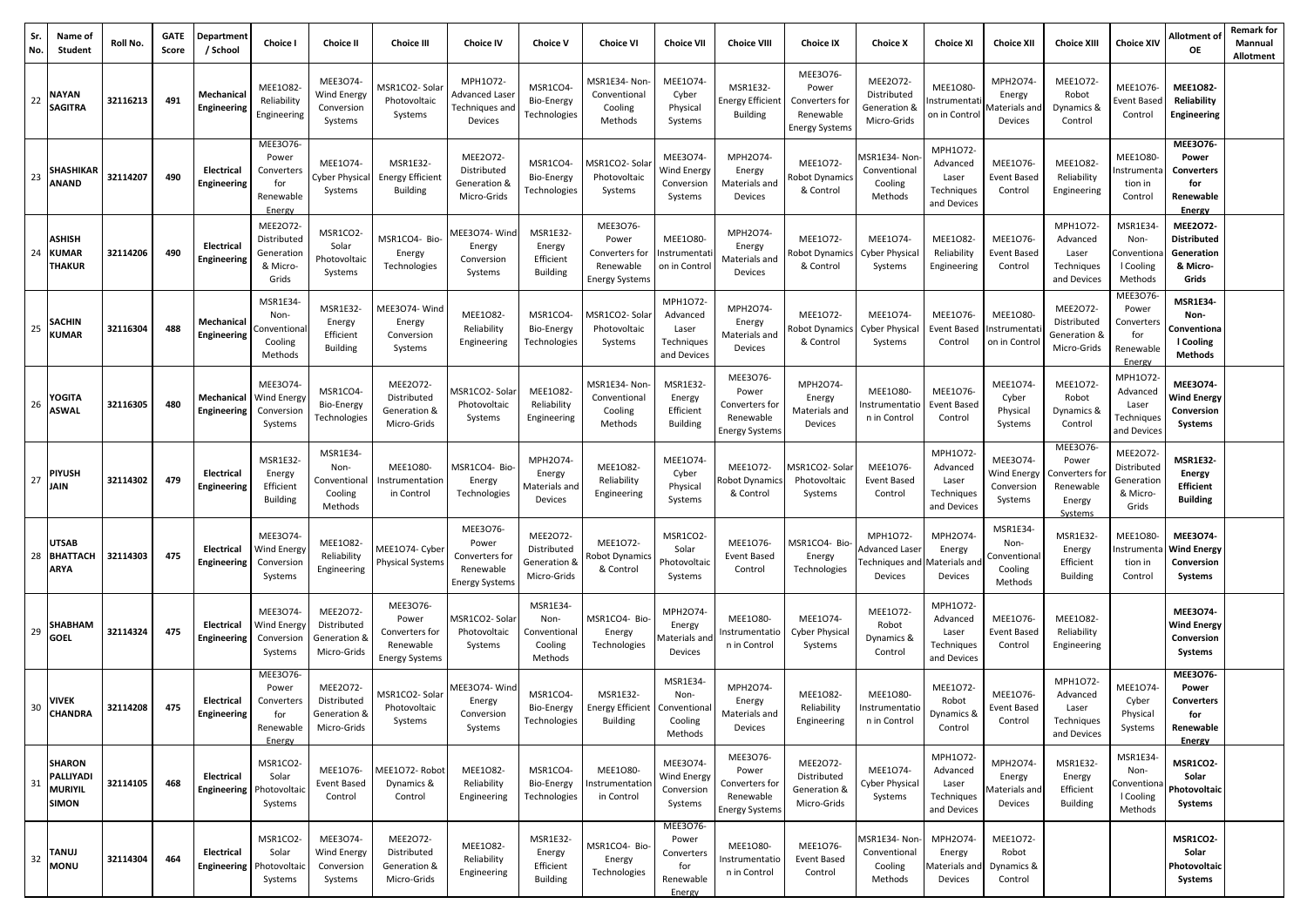| Sr.<br>No. | Name of<br>Student                  | Roll No. | <b>GATE</b><br>Score | Department<br>/ School           | Choice I                                                      | <b>Choice II</b>                                       | <b>Choice III</b>                                                         | <b>Choice IV</b>                                              | <b>Choice V</b>                                                       | <b>Choice VI</b>                                                          | <b>Choice VII</b>                                             | <b>Choice VIII</b>                                     | <b>Choice IX</b>                                          | <b>Choice X</b>                                                      | <b>Choice XI</b>                                          | <b>Choice XII</b>                                            | <b>Choice XIII</b>                                                    | <b>Choice XIV</b>                                             | Allotment of<br><b>OE</b>                                            | <b>Remark for</b><br>Mannual<br>Allotment |
|------------|-------------------------------------|----------|----------------------|----------------------------------|---------------------------------------------------------------|--------------------------------------------------------|---------------------------------------------------------------------------|---------------------------------------------------------------|-----------------------------------------------------------------------|---------------------------------------------------------------------------|---------------------------------------------------------------|--------------------------------------------------------|-----------------------------------------------------------|----------------------------------------------------------------------|-----------------------------------------------------------|--------------------------------------------------------------|-----------------------------------------------------------------------|---------------------------------------------------------------|----------------------------------------------------------------------|-------------------------------------------|
| 33         | <b>SHIKHA</b><br>RANI               | 32114305 | 464                  | Electrical<br>Engineering        | MSR1CO2-<br>Solar<br>Photovoltai<br>Systems                   | MEE2O72-<br>Distributed<br>Generation &<br>Micro-Grids | MEE3O74-Wind<br>Energy<br>Conversion<br>Systems                           | <b>MSR1E32-</b><br><b>Energy Efficient</b><br><b>Building</b> | MSR1CO4<br>Bio-Energy<br>Technologies                                 | MSR1E34- Non<br>Conventional<br>Cooling<br>Methods                        | MEE1082-<br>Reliability<br>Engineering                        | MPH2O74-<br>Energy<br>Materials and<br>Devices         | MPH1072-<br>Advanced Laseı<br>Techniques and<br>Devices   | MEE3076<br>Power<br>Converters for<br>Renewable<br>Inergy System:    | MEE1074<br>Cyber<br>Physical<br>Systems                   | MEE1076-<br><b>Event Based</b><br>Control                    | MEE1072-<br>Robot<br>Dynamics &<br>Control                            | <b>MEE1080-</b><br>nstrumenta<br>tion in<br>Control           | MSR1CO2-<br>Solar<br>Photovoltaic<br>Systems                         |                                           |
| 34         | <b>DEBADEEP</b><br><b>SEN</b>       | 32114106 | 463                  | Electrical<br>Engineering        | MSR1CO2<br>Solar<br>Photovoltai<br>Systems                    | MSR1CO4<br>Bio-Energy<br>Technologies                  | MPH1072-<br>Advanced Laseı<br>Techniques and<br>Devices                   | <b>MSR1E32-</b><br><b>Energy Efficient</b><br><b>Building</b> | MSR1E34-<br>Non-<br>Conventional<br>Cooling<br>Methods                | MPH2O74-<br>nergy Material<br>and Devices                                 | <b>MEE2072</b><br>Distributed<br>Generation &<br>Micro-Grids  | MEE3074<br><b>Wind Energy</b><br>Conversion<br>Systems | MEE1074-<br><b>Cyber Physical</b><br>Systems              | MEE1072-<br>Robot<br>Dynamics &<br>Control                           | MEE1076<br>Event Based<br>Control                         | MEE3076<br>Power<br>Converters<br>for<br>Renewable<br>Energy | MEE1080-<br>nstrumentatic<br>n in Control                             | <b>MEE1082</b><br>Reliability<br>Engineering                  | MSR1CO2-<br>Solar<br>Photovoltaic<br>Systems                         |                                           |
| 35         | <b>CHANDRAK</b><br><b>ANT TYAGI</b> | 32116306 | 461                  | Mechanical<br>Engineering        | MSR1CO4<br>Bio-Energy<br>Technologies                         | MSR1E34-<br>Non-<br>Conventiona<br>Cooling<br>Methods  | MSR1CO2-Solar<br>Photovoltaic<br>Systems                                  | MSR1E32<br><b>Energy Efficient</b><br><b>Building</b>         | MEE1082-<br>Reliability<br>Engineering                                | MEE3O74-Wind<br>Energy<br>Conversion<br>Systems                           | MEE3076-<br>Power<br>Converters<br>for<br>Renewable<br>Energy | MEE1072-<br>tobot Dynamics<br>& Control                | MPH2O74-<br>Energy<br>Materials and<br>Devices            | MPH1O72-<br><b>Advanced Lase</b><br>Fechniques and<br>Devices        | MEE2072-<br>Distributed<br>Generation<br>Micro-Grids      | MEE1080-<br>Instrumentat<br>on in Control                    | MEE1074-<br><b>Cyber Physical</b><br>Systems                          | MEE1076<br><b>Event Based</b><br>Control                      | MSR1CO4<br><b>Bio-Energy</b><br>Technologies                         |                                           |
| 36         | <b>SUNNY</b><br><b>KUMAR</b>        | 32114209 | 460                  | Electrical<br>Engineering        | MEE3076-<br>Power<br>Converters<br>for<br>Renewable<br>Energy | MEE2O72-<br>Distributed<br>Generation &<br>Micro-Grids | MSR1E32<br><b>Energy Efficient</b><br><b>Building</b>                     | MSR1CO2- Sola<br>Photovoltaic<br>Systems                      | MEE3074-<br><b>Wind Energy</b><br>Conversion<br>Systems               | MEE1074-<br>Cyber Physical<br>Systems                                     | MSR1CO4<br>Bio-Energy<br>Technologies                         | MPH2O74-<br>Energy<br>Materials and<br>Devices         | <b>MSR1E34- Non</b><br>Conventional<br>Cooling<br>Methods | MEE1082-<br>Reliability<br>Engineering                               | MPH1072<br>Advanced<br>Laser<br>Techniques<br>and Devices | MEE1076-<br><b>Event Based</b><br>Control                    | MEE1072-<br>Robot<br>Dynamics &<br>Control                            | <b>MEE1080-</b><br>nstrumenta<br>tion in<br>Control           | MEE3076-<br>Power<br><b>Converters</b><br>for<br>Renewable<br>Energy |                                           |
| 37         | <b>ROHAN</b><br><b>SINGH</b>        | 32116102 | 457                  | Mechanical<br>Engineering        | MEE1082-<br>Reliability<br>Engineering                        | MSR1E34-<br>Non-<br>Conventiona<br>Cooling<br>Methods  | MEE1O74- Cyber<br>Physical Systems                                        | <b>MSR1E32-</b><br><b>Energy Efficient</b><br><b>Building</b> | MSR1CO2-<br>Solar<br>Photovoltaic<br>Systems                          | MEE3O76-<br>Power<br>Converters for<br>Renewable<br><b>Energy System:</b> | MEE2072-<br>Distributed<br>Generation &<br>Micro-Grids        | MEE3074-<br>Wind Energy<br>Conversion<br>Systems       | MPH1072-<br>Advanced Laser<br>Techniques anc<br>Devices   | MEE1080-<br>nstrumentatic<br>n in Control                            | MPH2O74-<br>Energy<br>Materials and<br>Devices            | MEE1072-<br>Robot<br>Dynamics &<br>Control                   | MEE1076-<br><b>Event Based</b><br>Control                             |                                                               | <b>MEE1082-</b><br>Reliability<br><b>Engineering</b>                 |                                           |
| 38         | <b>SAMARTH</b><br><b>BAHUGUNA</b>   | 32116103 | 456                  | Mechanical<br>Engineering        | MSR1E32<br>Energy<br>Efficient<br><b>Building</b>             | MSR1CO4-<br>Bio-Energy<br>Technologies                 | MEE3076-<br>Power<br>Converters for<br>Renewable<br><b>Energy Systems</b> | MSR1E34- Non<br>Conventional<br>Cooling<br>Methods            | MEE3074-<br>Wind Energy<br>Conversion<br>Systems                      | MEE2O72-<br>Distributed<br>Generation &<br>Micro-Grids                    | MSR1CO2-<br>Solar<br>hotovoltaic<br>Systems                   | MEE1082-<br>Reliability<br>Engineering                 | MEE1074-<br><b>Cyber Physical</b><br>Systems              | MEE1072-<br>Robot<br>Dynamics &<br>Control                           | MPH1072<br>Advanced<br>Laser<br>Techniques<br>and Devices | MPH2O74-<br>Energy<br>∕laterials an<br>Devices               | MEE1080-<br>nstrumentatic<br>n in Control                             | MEE1076-<br>Event Baseo<br>Control                            | <b>MSR1E32-</b><br><b>Energy</b><br>Efficient<br><b>Building</b>     |                                           |
| 39         | <b>SHUBHEND</b><br><b>RA KUMAR</b>  | 32116104 | 456                  | Mechanical<br>Engineering        | MSR1E32<br>Energy<br>Efficient<br>Building                    | MSR1CO4<br>Bio-Energy<br>Technologies                  | MEE1082<br>Reliability<br>Engineering                                     | MSR1E34- Non<br>Conventional<br>Cooling<br>Methods            | MSR1CO2-<br>Solar<br>Photovoltaic<br>Systems                          | MPH1072-<br>Advanced Lase<br>Techniques and<br>Devices                    | MEE1072<br>Robot<br>Dynamics &<br>Control                     | MEE1074<br>Cyber Physical<br>Systems                   | MEE1076<br>Event Based<br>Control                         | MEE1080-<br>nstrumentatio<br>n in Control                            | MEE2072<br>Distributed<br>Generation 8<br>Micro-Grids     | MEE3074-<br>Wind Energy<br>Conversion<br>Systems             | MEE3076-<br>Power<br>Converters for<br>Renewable<br>Energy<br>Systems | MPH2O74-<br>Energy<br>Materials<br>and Devices                | <b>MSR1E32-</b><br>Energy<br>Efficient<br><b>Building</b>            |                                           |
| 40         | <b>MONU</b><br><b>KUMAR</b>         | 32114107 | 454                  | Electrical<br>Engineering        | MEE1074<br>Cyber<br>Physical<br>Systems                       | MEE1076<br><b>Event Based</b><br>Control               | <b>MEE1080</b><br>nstrumentation<br>in Control                            | MEE1082-<br>Reliability<br>Engineering                        | MEE1072-<br>Robot<br>Dynamics &<br>Control                            | MSR1CO2- Sola<br>Photovoltaic<br>Systems                                  | MEE3074<br>Wind Energy<br>Conversion<br>Systems               | <b>MSR1E32-</b><br>nergy Efficient<br><b>Building</b>  | MPH1O72-<br>Advanced Laseı<br>Techniques and<br>Devices   | ASR1E34-Non<br>Conventional<br>Cooling<br>Methods                    | MEE2072-<br>Distributed<br>Generation &<br>Micro-Grids    | MPH2O74-<br>Energy<br>laterials an<br>Devices                | VISR1CO4- Bio<br>Energy<br>Technologies                               | MEE3076-<br>Power<br>Converters<br>for<br>Renewable<br>Energy | MEE1074-<br>Cyber<br>Physical<br>Systems                             |                                           |
| 41         | <b>PRATIBHA</b><br><b>KURARIA</b>   | 32116307 | 454                  | Mechanical<br>Engineering        | MSR1CO4-<br>Bio-Energy<br>Technologies                        | MSR1E34-<br>Non-<br>Conventional<br>Cooling<br>Methods | MSR1CO2-Solar<br>Photovoltaic<br>Systems                                  | <b>MSR1E32-</b><br><b>Energy Efficient</b><br><b>Building</b> | MEE1082-<br>Reliability<br>Engineering                                | MPH2O74-<br>Energy Materials<br>and Devices                               | MEE3076-<br>Power<br>Converters<br>for<br>Renewable<br>Energy | MEE3074<br><b>Wind Energy</b><br>Conversion<br>Systems | MEE1072-<br>Robot Dynamics<br>& Control                   | MPH1072-<br>Advanced Laser<br>Techniques and Generation &<br>Devices | MEE2072<br>Distributed<br>Micro-Grids                     | MEE1074<br>Cyber<br>Physical<br>Systems                      |                                                                       |                                                               | MSR1CO4-<br><b>Bio-Energy</b><br><b>Technologies</b>                 |                                           |
| 42         | <b>HIMANSHU</b><br><b>KANDWAL</b>   | 32114108 | 452                  | Electrical<br><b>Engineering</b> | MSR1CO2-<br>Solar<br>Photovoltaio<br>Systems                  | MEE1074-<br><b>Cyber Physical</b><br>Systems           | MEE3O74-Wind<br>Energy<br>Conversion<br>Systems                           | MEE2O72-<br>Distributed<br>Generation &<br>Micro-Grids        | MEE3076-<br>Power<br>Converters for<br>Renewable<br>Energy<br>Systems | <b>MSR1E32-</b><br><b>Energy Efficient</b><br><b>Building</b>             | MEE1080-<br>on in Control                                     | MEE1072-<br>Instrumentati Robot Dynamics<br>& Control  | MEE1076-<br>Event Based<br>Control                        | MPH1O72-<br>Advanced Laser<br>Fechniques and<br>Devices              | MSR1E34-<br>Non-<br>Conventiona<br>Cooling<br>Methods     | MSR1CO4-<br><b>Bio-Energy</b><br>Technologies                | MPH2O74-<br>Energy<br>Materials and<br>Devices                        | MEE1082-<br>Reliability<br>Engineering                        | MSR1CO2-<br>Solar<br>Photovoltaic<br>Systems                         |                                           |
| 43         | <b>DEVENDRA</b><br><b>KUMAR</b>     | 32114210 | 437                  | Electrical<br>Engineering        | MEE1074<br>Cyber<br>Physical<br>Systems                       | MSR1CO2-<br>Solar<br>Photovoltaic<br>Systems           | MEE3076-<br>Power<br>Converters for<br>Renewable<br><b>Energy Systems</b> | MEE2O72-<br>Distributed<br>Generation &<br>Micro-Grids        | MSR1E32-<br>Energy<br>Efficient<br><b>Building</b>                    | MEE3O74-Wind<br>Energy<br>Conversion<br>Systems                           | MEE1082-<br>Reliability<br>Engineering                        | <b>MSR1CO4-Bio-</b><br>Energy<br>Technologies          | MPH1072-<br>Advanced Laser<br>Techniques and<br>Devices   | <b>MSR1E34-Non</b><br>Conventional<br>Cooling<br>Methods             | MEE1072-<br>Robot<br>Dynamics &<br>Control                | MEE1080-<br>Instrumentat<br>on in Control                    | MEE1076<br>Event Based<br>Control                                     | MPH2O74-<br>Energy<br>Materials<br>and Devices                | MEE1074-<br>Cyber<br>Physical<br>Systems                             |                                           |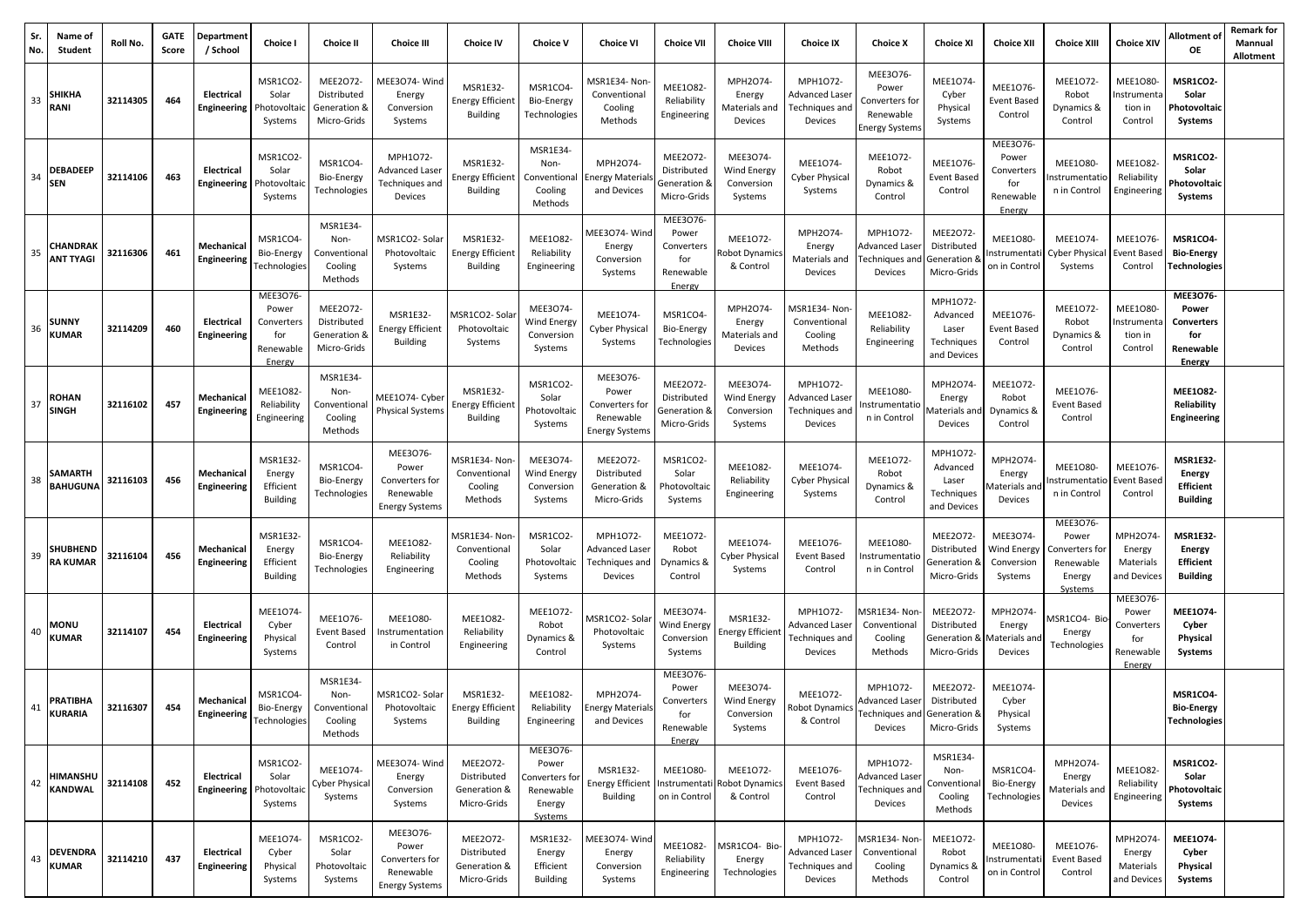| Sr.<br>No. | Name of<br>Student                  | Roll No. | <b>GATE</b><br>Score | Department<br>/ School           | <b>Choice I</b>                                               | <b>Choice II</b>                                       | <b>Choice III</b>                                              | <b>Choice IV</b>                                                          | <b>Choice V</b>                                                       | <b>Choice VI</b>                                                   | <b>Choice VII</b>                                 | <b>Choice VIII</b>                                                   | <b>Choice IX</b>                                    | <b>Choice X</b>                                                    | <b>Choice XI</b>                                                     | <b>Choice XII</b>                                          | <b>Choice XIII</b>                                         | <b>Choice XIV</b>                                             | Allotment of<br>OE                                                | <b>Remark for</b><br>Mannual<br>Allotment                                                  |
|------------|-------------------------------------|----------|----------------------|----------------------------------|---------------------------------------------------------------|--------------------------------------------------------|----------------------------------------------------------------|---------------------------------------------------------------------------|-----------------------------------------------------------------------|--------------------------------------------------------------------|---------------------------------------------------|----------------------------------------------------------------------|-----------------------------------------------------|--------------------------------------------------------------------|----------------------------------------------------------------------|------------------------------------------------------------|------------------------------------------------------------|---------------------------------------------------------------|-------------------------------------------------------------------|--------------------------------------------------------------------------------------------|
| 44         | <b>MANTRI</b><br><b>HARISH</b>      | 32116308 | 434                  | Mechanical<br>Engineering        | MEE3076-<br>Power<br>Converters<br>for<br>Renewable<br>Energy | MEE3074-<br>Wind Energy<br>Conversion<br>Systems       | MPH1072-<br><b>Advanced Laser</b><br>Techniques and<br>Devices | MEE1082-<br>Reliability<br>Engineering                                    | MEE1080-<br>Instrumentati<br>on in Control                            |                                                                    |                                                   |                                                                      |                                                     |                                                                    |                                                                      |                                                            |                                                            |                                                               | MEE3076-<br>Power<br>Converters<br>for<br>Renewable<br>Energy     |                                                                                            |
| 45         | <b>ASHUTOSH</b><br><b>SRIVASTAV</b> | 32114109 | 434                  | Electrical<br>Engineering        | <b>MEE1080-</b><br>Instrumenta<br>ion in<br>Control           | MEE3074-<br>Wind Energy<br>Conversion<br>Systems       | MEE1O74- Cyber<br><b>Physical Systems</b>                      | ASR1CO2- Solai<br>Photovoltaic<br>Systems                                 | MEE1072-<br>Robot<br>Dynamics &<br>Control                            | MEE1082-<br>Reliability<br>Engineering                             | MEE1076<br>Event Based<br>Control                 | ASR1E34-Non-<br>Conventional<br>Cooling<br>Methods                   | <b>MSR1CO4-Bio-</b><br>Energy<br>Technologies       | MEE3076<br>Power<br>Converters for<br>Renewable<br>Energy System:  | MSR1E32-<br>Energy<br>Efficient<br><b>Building</b>                   | MEE2072-<br>Distributed<br>Generation &<br>Micro-Grids     | MPH1072<br>Advanced<br>Laser<br>Techniques<br>and Devices  | MPH2O74-<br>Energy<br>Materials<br>and Devices                | MEE3074-<br><b>Wind Energy</b><br>Conversion<br>Systems           | Less than 05<br>students in<br>this<br>programme<br><b>MEE1080-</b><br><u>Instrumentat</u> |
|            | 46 ANKIT RAJ                        | 32114307 | 434                  | Electrical<br>Engineering        | MSR1CO2-<br>Solar<br>Photovoltaio<br>Systems                  | MEE1076-<br><b>Event Based</b><br>Control              | <b>MEE1O80-</b><br>nstrumentation<br>in Control                | MEE3O74-Wind<br>Energy<br>Conversion<br>Systems                           | MEE3076-<br>Power<br>Converters for<br>Renewable<br>Energy<br>Systems | MEE1082-<br>Reliability<br>Engineering                             | MSR1CO4<br>Bio-Energy<br>Technologies             | MSR1E32-<br>nergy Efficient<br><b>Building</b>                       | MEE1072-<br>Robot Dynamics<br>& Control             |                                                                    |                                                                      |                                                            |                                                            |                                                               | MSR1CO2-<br>Solar<br>Photovoltaic<br>Systems                      |                                                                                            |
| 47         | <b>ABHISHEK</b><br><b>KUMAR</b>     | 32114306 | 434                  | Electrical<br>Engineering        | MEE2072-<br>Distributed<br>Generation<br>& Micro-<br>Grids    | MSR1CO2-<br>Solar<br>hotovoltaic<br>Systems            | MSR1CO4- Bio-<br>Energy<br>Technologies                        | AEE3O74-Winc<br>Energy<br>Conversion<br>Systems                           | MSR1E32<br>Energy<br>Efficient<br><b>Building</b>                     | MEE3076-<br>Power<br>Converters for<br>Renewable<br>Energy Systems | <b>MEE1080-</b><br>Instrumentat<br>on in Control  | MPH2O74-<br>Energy<br>Materials and<br>Devices                       | MEE1072-<br>Robot Dynamics<br>& Control             | MEE1074-<br><b>Cyber Physical</b><br>Systems                       | MEE1082-<br>Reliability<br>Engineering                               | MEE1076<br>Event Based<br>Control                          | MPH1072-<br>Advanced<br>Laser<br>Techniques<br>and Devices | MSR1E34<br>Non-<br>Convention<br>I Cooling<br>Methods         | MEE2072-<br><b>Distributed</b><br>Generation<br>& Micro-<br>Grids |                                                                                            |
|            | $48$ BIBEK JYOTI<br><b>DUTTA</b>    | 32116106 | 433                  | Mechanical<br>Engineering        | <b>MEE1082</b><br>Reliability<br>Engineering                  | MEE3O74-<br>Wind Energy<br>Conversion<br>Systems       | MSR1E34- Non-<br>Conventional<br>Cooling Methods               | MSR1CO4- Bio-<br>Energy<br>Technologies                                   |                                                                       |                                                                    |                                                   |                                                                      |                                                     |                                                                    |                                                                      |                                                            |                                                            |                                                               | <b>MEE1082-</b><br>Reliability<br>Engineering                     |                                                                                            |
| 49         | <b>PRITISH</b><br><b>SHARMA</b>     | 32114110 | 430                  | Electrical<br>Engineering        | MEE1074-<br>Cyber<br>Physical<br>Systems                      | MEE1080-<br>Instrumentati<br>on in Control             | MEE1082-<br>Reliability<br>Engineering                         | MEE1076-<br>Event Based<br>Control                                        | MEE3074-<br>Wind Energy<br>Conversion<br>Systems                      | ASR1CO2-Solar<br>Photovoltaic<br>Systems                           | MEE1072-<br>Robot<br>Dynamics &<br>Control        | MEE2O72-<br>Distributed<br>Generation &<br>Micro-Grids               | MSR1CO4- Bio-<br>Energy<br>Technologies             | MSR1E32-<br><b>Energy Efficient</b><br><b>Building</b>             | MSR1E34-<br>Non-<br>Conventiona<br>Cooling<br>Methods                | MPH1O72-<br>Advanced<br>Laser<br>Techniques<br>and Devices | MPH2O74-<br>Energy<br>Materials and<br>Devices             | MEE3076-<br>Power<br>Converters<br>for<br>Renewable<br>Energy | MEE1074-<br>Cyber<br>Physical<br>Systems                          |                                                                                            |
| 50         | <b>SUBHASH</b><br><b>KUMAR</b>      | 32114225 | 430                  | Electrical<br>Engineering        | MEE3076-<br>Power<br>Converters<br>for<br>Renewable<br>Energy | MEE2O72-<br>Distributed<br>Generation &<br>Micro-Grids | MSR1E32-<br><b>Energy Efficient</b><br><b>Building</b>         | VISR1CO2-Solar<br>Photovoltaic<br>Systems                                 | MEE3074-<br><b>Wind Energy</b><br>Conversion<br>Systems               | MEE1074-<br><b>Cyber Physical</b><br>Systems                       | MSR1CO4<br>Bio-Energy<br>Technologie:             | MPH2O74-<br>Energy<br>Materials and<br>Devices                       | MSR1E34- Non-<br>Conventional<br>Cooling<br>Methods | MEE1082-<br>Reliability<br>Engineering                             | MPH1072-<br>Advanced<br>Laser<br>Techniques<br>and Devices           | MEE1076<br><b>Event Based</b><br>Control                   | MEE1072-<br>Robot<br>Dynamics &<br>Control                 | <b>MEE1080</b><br>nstrumenta<br>tion in<br>Control            | MEE3076-<br>Power<br>Converters<br>for<br>Renewable<br>Energy     |                                                                                            |
|            | 51 ABHINASH                         | 32116216 | 430                  | Mechanical<br>Engineering        | MEE1082-<br>Reliability<br>Engineering                        | MSR1CO4-<br>Bio-Energy<br>Technologies                 | MSR1E34- Non-<br>Conventional<br><b>Cooling Methods</b>        | MEE3O74- Wind<br>Energy<br>Conversion<br>Systems                          | MSR1CO2-<br>Solar<br>Photovoltaic<br>Systems                          | MPH1072-<br>Advanced Laser<br>Techniques and<br>Devices            | MSR1E32<br>Energy<br>Efficient<br><b>Building</b> | MEE1074-<br><b>Cyber Physical</b><br>Systems                         | MEE1072-<br>:Nobot Dynamic<br>& Control             | MEE3076-<br>Power<br>Converters for<br>Renewable<br>Energy System: | MPH2O74-<br>Energy<br>Aaterials ar<br>Devices                        | MEE1080-<br>Instrumentat<br>on in Control                  | MEE1076-<br>Event Based<br>Control                         | MEE2072-<br>Distributed<br>Generatior<br>& Micro-<br>Grids    | MEE1082-<br>Reliability<br><b>Engineering</b>                     |                                                                                            |
| 52         | SHUBHAM<br><b>SHARMA</b>            | 32116311 | 428                  | Mechanical<br><b>Engineering</b> | MSR1CO4<br>Bio-Energy<br>Technologies                         | MEE3O74-<br>Wind Energy<br>Conversion<br>Systems       | MSR1E32-<br><b>Energy Efficient</b><br>Building                | MEE3076-<br>Power<br>Converters for<br>Renewable<br><b>Energy Systems</b> | MSR1E34-<br>Non-<br>Cooling<br>Methods                                | MPH2O74-<br><b>Conventional Energy Materials</b><br>and Devices    | MSR1CO2<br>Solar<br>Systems                       | MPH1O72-<br>Advanced Laser<br>Photovoltaic Techniques and<br>Devices | MEE1082<br>Reliability<br>Engineering               | MEE1074-<br><b>Cyber Physical</b><br>Systems                       | MEE1072<br>Robot<br>Dynamics &<br>Control                            | <b>MEE1080-</b><br>Instrumentat<br>on in Contro            | MEE2O72-<br>Distributed<br>Generation &<br>Micro-Grids     | MEE1076-<br>Event Based<br>Control                            | MSR1CO4-<br><b>Bio-Energy</b><br><b>Technologies</b>              |                                                                                            |
| 53         | <b>ANJALI</b><br><b>KUMARI</b>      | 32114111 | 422                  | Electrical<br>Engineering        | MEE1074-<br>Cyber<br>Physical<br>Systems                      | MEE1072-<br>Robot<br>Dynamics &<br>Control             | <b>MEE1080-</b><br>nstrumentation<br>in Control                | MEE3O76-<br>Power<br>Converters for<br>Renewable<br><b>Energy Systems</b> | MSR1CO2-<br>Solar<br>Photovoltaic<br>Systems                          | MEE1082-<br>Reliability<br>Engineering                             | MEE3074-<br>Wind Energy<br>Conversion<br>Systems  | MPH1072-<br>Advanced Laser<br>Techniques and<br>Devices              | MSR1E34-Non-<br>Conventional<br>Cooling<br>Methods  | MSR1CO4- Bio<br>Energy<br>Technologies                             | MEE2O72-<br>Distributed<br>Generation & Materials and<br>Micro-Grids | MPH2O74-<br>Energy<br>Devices                              | MSR1E32-<br>Energy<br>Efficient<br><b>Building</b>         | MEE1076-<br>Event Based<br>Control                            | MEE1074-<br>Cyber<br>Physical<br>Systems                          |                                                                                            |
| 54         | <b>JEETENDRA</b><br><b>SINGH</b>    | 32116312 | 419                  | Mechanical<br>Engineering        | MSR1E34<br>Non-<br>Conventiona<br>Cooling<br>Methods          | MEE3074-<br>Wind Energy<br>Conversion<br>Systems       | MSR1CO2- Solar<br>Photovoltaic<br>Systems                      | MEE3O76-<br>Power<br>Converters for<br>Renewable<br><b>Energy Systems</b> | <b>MSR1E32-</b><br>Energy<br>Efficient<br>Building                    | MEE1082-<br>Reliability<br>Engineering                             |                                                   |                                                                      |                                                     |                                                                    |                                                                      |                                                            |                                                            |                                                               | <b>MSR1E34-</b><br>Non-<br>Conventiona<br>I Cooling<br>Methods    |                                                                                            |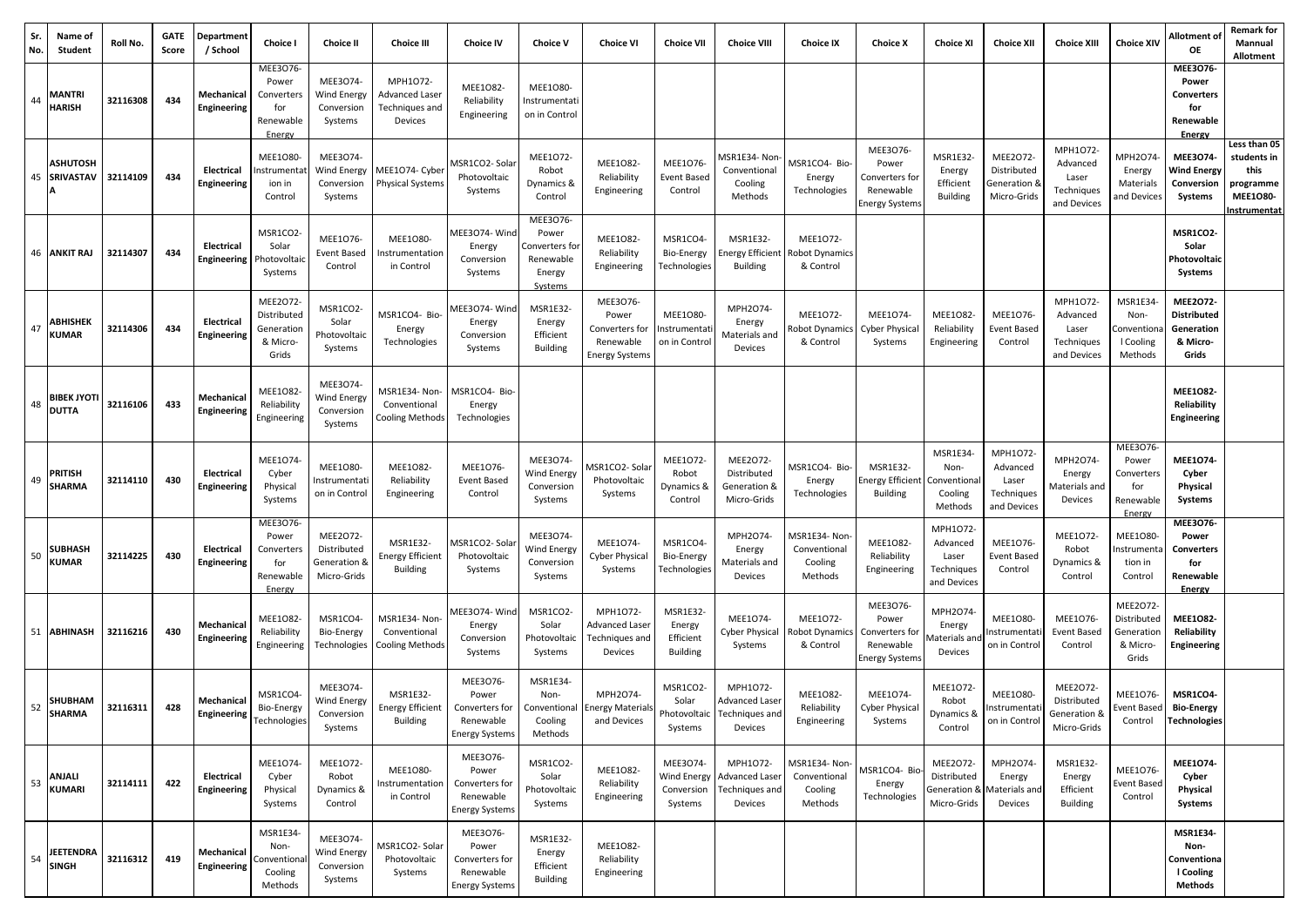| Sr.<br>No. | Name of<br><b>Student</b>                         | Roll No. | <b>GATE</b><br>Score | Department<br>/ School                                            | Choice I                                             | <b>Choice II</b>                                       | <b>Choice III</b>                                                         | <b>Choice IV</b>                                                          | <b>Choice V</b>                                                     | <b>Choice VI</b>                                                          | <b>Choice VII</b>                                             | <b>Choice VIII</b>                                             | <b>Choice IX</b>                                                   | <b>Choice X</b>                                                    | <b>Choice XI</b>                                             | <b>Choice XII</b>                                          | <b>Choice XIII</b>                                                    | <b>Choice XIV</b>                                             | Allotment of<br><b>OE</b>                                             | <b>Remark for</b><br>Mannual<br>Allotment |
|------------|---------------------------------------------------|----------|----------------------|-------------------------------------------------------------------|------------------------------------------------------|--------------------------------------------------------|---------------------------------------------------------------------------|---------------------------------------------------------------------------|---------------------------------------------------------------------|---------------------------------------------------------------------------|---------------------------------------------------------------|----------------------------------------------------------------|--------------------------------------------------------------------|--------------------------------------------------------------------|--------------------------------------------------------------|------------------------------------------------------------|-----------------------------------------------------------------------|---------------------------------------------------------------|-----------------------------------------------------------------------|-------------------------------------------|
| 55         | <b>KARUN</b><br><b>BELWAL</b>                     | 32116313 | 415                  | Mechanica<br><b>Engineering</b>                                   | MSR1CO4<br>Bio-Energy<br><b>Technologies</b>         | MEE3074-<br>Wind Energy<br>Conversion<br>Systems       | MSR1CO2- Sola<br>Photovoltaic<br>Systems                                  | MSR1E34- Non<br>Conventional<br>Cooling<br>Methods                        | MSR1E32<br>Energy<br>Efficient<br><b>Building</b>                   | MEE1082-<br>Reliability<br>Engineering                                    | MPH2O74-<br>Energy<br>Aaterials and<br>Devices                | MEE1072-<br>Robot Dynamics<br>& Control                        | MPH1072-<br>Advanced Laser<br>Techniques and<br>Devices            | MEE3076-<br>Power<br>Converters for<br>Renewable<br>Energy System: | MEE1076<br>Event Base<br>Control                             | MEE2O72-<br>Distributed<br>6 Generation<br>Micro-Grids     | MEE1074<br>Cyber Physica<br>Systems                                   | <b>MEE1080</b><br>nstrument<br>tion in<br>Control             | MSR1CO4-<br><b>Bio-Energy</b><br><b>Technologies</b>                  |                                           |
| 56         | <b>MONIKA</b><br><b>PANDEY</b>                    | 32114112 | 411                  | Electrical<br>Engineering                                         | MEE1074<br>Cyber<br>Physical<br>Systems              | MEE1080-<br>Instrumentati<br>on in Control             | MEE3O74-Wind<br>Energy<br>Conversion<br>Systems                           | ASR1CO2- Sola<br>Photovoltaic<br>Systems                                  | MEE3076-<br>Power<br>onverters fo<br>Renewable<br>Energy<br>Systems | MEE2O72-<br>Distributed<br>Generation &<br>Micro-Grids                    | MSR1CO4-<br><b>Bio-Energy</b><br><b>Technologies</b>          | /ISR1E34- Non-<br>Conventional<br>Cooling<br>Methods           | MEE1076-<br><b>Event Based</b><br>Control                          | MPH1072-<br>dvanced Lase<br>echniques and<br>Devices               | MPH2O74<br>Energy<br>Vlaterials ar<br>Devices                | MEE1082<br>Reliability<br>Engineering                      | MSR1E32<br>Energy<br>Efficient<br><b>Building</b>                     | MEE1072-<br>Robot<br>Dynamics &<br>Control                    | <b>MEE1074-</b><br>Cyber<br>Physical<br>Systems                       |                                           |
| 57         | <b>ABHILASH</b><br><b>PRASAD</b><br><b>SHARMA</b> | 32114308 | 407                  | Electrical<br>Engineering                                         | MPH2O74<br>Energy<br>Materials<br>and Devices        | MEE2O72-<br>Distributed<br>Generation &<br>Micro-Grids | MSR1CO2-Sola<br>Photovoltaic<br>Systems                                   | MEE3O74-Wind<br>Energy<br>Conversion<br>Systems                           | MSR1CO4-<br><b>Bio-Energy</b><br>Technologies                       | MSR1E32-<br><b>Energy Efficient</b><br><b>Building</b>                    | MPH1072-<br>Advanced<br>Laser<br>Techniques<br>and Devices    | /ISR1E34- Non-<br>Conventional<br>Cooling<br>Methods           | MEE3076-<br>Power<br>Converters for<br>Renewable<br>Energy Systems | MEE1082-<br>Reliability<br>Engineering                             | MEE1076<br><b>Event Based</b><br>Control                     | MEE1080-<br>Instrumentat<br>on in Contro                   | MEE1072-<br>Robot<br>Dynamics &<br>Control                            | MEE1074<br>Cyber<br>Physical<br>Systems                       | MPH2O74-<br><b>Energy</b><br><b>Materials</b><br>and Devices          |                                           |
|            | <b>PYDISETTI</b><br>58 SAI<br><b>SANDEEP</b>      | 32116315 | 404                  | Mechanical<br><b>Engineering</b>                                  | MSR1E34<br>Non-<br>Conventiona<br>Cooling<br>Methods | MEE3074-<br>Wind Energy<br>Conversion<br>Systems       | MSR1CO2-Solar<br>Photovoltaic<br>Systems                                  | MEE3076-<br>Power<br>Converters for<br>Renewable<br><b>Energy Systems</b> | <b>MSR1E32-</b><br>Energy<br>Efficient<br><b>Building</b>           | MEE1082-<br>Reliability<br>Engineering                                    |                                                               |                                                                |                                                                    |                                                                    |                                                              |                                                            |                                                                       |                                                               | <b>MSR1E34-</b><br>Non-<br>Conventiona<br>I Cooling<br><b>Methods</b> |                                           |
| 59         | <b>DIVYA</b><br><b>KHANDURI</b>                   | 32114113 | 404                  | Electrical<br>Engineering                                         | MEE1074-<br>Cyber<br>Physical<br>Systems             | MEE1076-<br><b>Event Based</b><br>Control              | <b>MEE1080-</b><br>Instrumentation<br>in Control                          | MEE1082-<br>Reliability<br>Engineering                                    | MEE1072-<br>Robot<br>Dynamics &<br>Control                          | <b>MSR1CO2-Sola</b><br>Photovoltaic<br>Systems                            | MEE3074-<br>Wind Energy<br>Conversion<br>Systems              | <b>MSR1E32-</b><br><b>Energy Efficient</b><br><b>Building</b>  | MPH1072-<br>Advanced Laser<br>Techniques and<br>Devices            | <b>ASR1E34-Non</b><br>Conventional<br>Cooling<br>Methods           | MEE2072-<br>Distributed<br>Generation &<br>Micro-Grids       | MPH2O74-<br>Energy<br>Aaterials an<br>Devices              | MSR1CO4-Bio<br>Energy<br>Technologies                                 | MEE3076-<br>Power<br>Converters<br>for<br>Renewable<br>Energy | MEE1074-<br>Cyber<br>Physical<br>Systems                              |                                           |
| 60         | <b>MANIKAN1</b><br><b>KUMAR</b>                   | 32116217 | 402                  | Mechanica<br>Engineering                                          | MSR1CO4<br>Bio-Energy<br>Technologies                | MEE1082-<br>Reliability<br>Engineering                 | MSR1E34- Non-<br>Conventional<br>Cooling Methods                          | MEE3O74-Winc<br>Energy<br>Conversion<br>Systems                           | MSR1CO2-<br>Solar<br>Photovoltaic<br>Systems                        | MEE3O76-<br>Power<br>Converters for<br>Renewable<br><b>Energy Systems</b> | MSR1E32-<br>Energy<br>Efficient<br><b>Building</b>            | MPH1O72-<br><b>Advanced Laser</b><br>Fechniques and<br>Devices | MEE1072-<br>obot Dynamics<br>& Control                             | MPH2O74-<br>Energy<br>Materials and<br>Devices                     | MEE1074<br>Cyber<br>Physical<br>Systems                      | MEE1080-<br>nstrumenta<br>on in Contro                     | MEE2O72-<br>Distributed<br>Generation &<br>Micro-Grids                |                                                               | MSR1CO4-<br><b>Bio-Energy</b><br><b>Technologies</b>                  |                                           |
| 61         | <b>AVESH</b><br><b>KUMAR</b><br><b>BAGHEL</b>     | 32116108 | 400                  | Mechanical<br>Engineering                                         | MSR1CO2<br>Solar<br>Photovoltaio<br>Systems          | MEE1072-<br>Robot<br>Dynamics &<br>Control             | MEE3076-<br>Power<br>Converters for<br>Renewable<br><b>Energy Systems</b> | MPH2O74-<br>Energy<br>Materials and<br>Devices                            | MEE1082-<br>Reliability<br>Engineering                              | MSR1CO4- Bio-<br>Energy<br>Technologies                                   | MSR1E32<br>Energy<br>Efficient<br><b>Building</b>             | <b>MSR1E34-Non-</b><br>Conventional<br>Cooling<br>Methods      | MEE1080-<br>าstrumentatior<br>in Control                           | MEE2O72-<br>Distributed<br>Generation &<br>Micro-Grids             | MEE3074<br>Wind Energy<br>Conversion<br>Systems              | MEE1076-<br>Event Basec<br>Control                         | MPH1072-<br>Advanced<br>Laser<br>Techniques<br>and Devices            | MEE1074-<br>Cyber<br>Physical<br>Systems                      | <b>MSR1CO2-</b><br>Solar<br>Photovoltaic<br>Systems                   |                                           |
| 62         | <b>SHIVAM</b><br><b>MAURYA</b>                    | 32116316 | 399                  | Mechanical<br>Engineering                                         | MSR1CO4<br>Bio-Energy<br>Technologies                | MSR1E34-<br>Non-<br>Conventional<br>Cooling<br>Methods | MSR1CO2-Sola<br>Photovoltaic<br>Systems                                   | MSR1E32-<br><b>Energy Efficient</b><br><b>Building</b>                    | MEE1082-<br>Reliability<br>Engineering                              | AEE3O74-Wind<br>Energy<br>Conversion<br>Systems                           | MEE3076-<br>Power<br>Converters<br>for<br>Renewable<br>Energy | MPH2O74-<br>Energy<br>Materials and<br>Devices                 | MEE1072-<br>obot Dynamics<br>& Control                             | MPH1O72-<br>dvanced Lase<br>echniques and<br>Devices               | <b>MEE2O72</b><br>Distributed<br>Generation &<br>Micro-Grids | MEE1074<br>Cyber<br>Physical<br>Systems                    | MEE1076-<br><b>Event Based</b><br>Control                             | <b>MEE1O80-</b><br>nstrument<br>tion in<br>Control            | MSR1CO4-<br><b>Bio-Energy</b><br><b>Technologies</b>                  |                                           |
| 63         | <b>SATYAVRAT</b><br><b>PRATAP</b><br>ISINGH       | 32119101 | 399                  | School of<br>Renewable<br>Energy &<br><b>Efficiency(SF</b><br>EE) | MEE1072<br>Robot<br>Dynamics &<br>Control            | MPH2O74<br>Energy<br>Materials and<br>Devices          | MEE3O74-Wind<br>Energy<br>Conversion<br>Systems                           | MEE3076-<br>Power<br>Converters for<br>Renewable<br><b>Energy Systems</b> | MEE2072-<br>Distributed<br>Generation &<br>Micro-Grids              | MPH1072-<br><b>Advanced Laser</b><br>Techniques and<br>Devices            | MEE1082<br>Reliability<br>Engineering                         | MEE1076<br><b>Event Based</b><br>Control                       | MEE1074-<br>Cyber Physical<br>Systems                              | MEE1080-<br>Instrumentatio<br>n in Control                         |                                                              |                                                            |                                                                       |                                                               | MEE1072-<br>Robot<br>Dynamics &<br>Control                            |                                           |
|            | 64 TALIB                                          | 32114309 | 396                  | Electrical<br>Engineering                                         | MEE1082-<br>Reliability<br>Engineering               | MPH2O74-<br>Energy<br>Materials and<br>Devices         | MSR1E32-<br><b>Energy Efficient</b><br>Building                           | MSR1E34- Non-<br>Conventional<br>Cooling<br>Methods                       | MSR1CO4-<br>Bio-Energy<br>Technologies                              | MEE3O74-Wind<br>Energy<br>Conversion<br>Systems                           | MEE1072<br>Robot<br>Dynamics &<br>Control                     | MSR1CO2-<br>Solar<br>Photovoltaic<br>Systems                   | MEE1074-<br><b>Cyber Physical</b><br>Systems                       | MEE1076-<br>Event Based<br>Control                                 | MEE1080-<br>Instrumentat<br>on in Control                    | MPH1O72-<br>Advanced<br>Laser<br>Techniques<br>and Devices | MEE3076-<br>Power<br>Converters for<br>Renewable<br>Energy<br>Systems | MEE2O72-<br>Distributed<br>Generation<br>& Micro-<br>Grids    | <b>MEE1082-</b><br>Reliability<br>Engineering                         |                                           |
| 65         | <b>NAVEEN</b><br><b>KUMAR</b>                     | 32116218 | 396                  | Mechanical<br>Engineering                                         | MEE1082-<br>Reliability<br>Engineering               | MSR1CO4-<br>Bio-Energy<br>Technologies                 | MSR1CO2-Sola<br>Photovoltaic<br>Systems                                   | MPH1072-<br>Advanced Laser<br>Techniques and<br>Devices                   | MPH2O74-<br>Energy<br>Materials and<br>Devices                      | MEE1080-<br>nstrumentation<br>in Control                                  | MSR1E34-<br>Non-<br>Conventional<br>Cooling<br>Methods        | MSR1E32-<br><b>Energy Efficient</b><br><b>Building</b>         | MEE3O74- Wind<br>Energy<br>Conversion<br>Systems                   | MEE1074-<br><b>Cyber Physical</b><br>Systems                       | MEE1072-<br>Robot<br>Dynamics &<br>Control                   | MEE2O72-<br>Distributed<br>Generation &<br>Micro-Grids     | MEE3076-<br>Power<br>Converters for<br>Renewable<br>Energy<br>Systems |                                                               | <b>MEE1082-</b><br>Reliability<br>Engineering                         |                                           |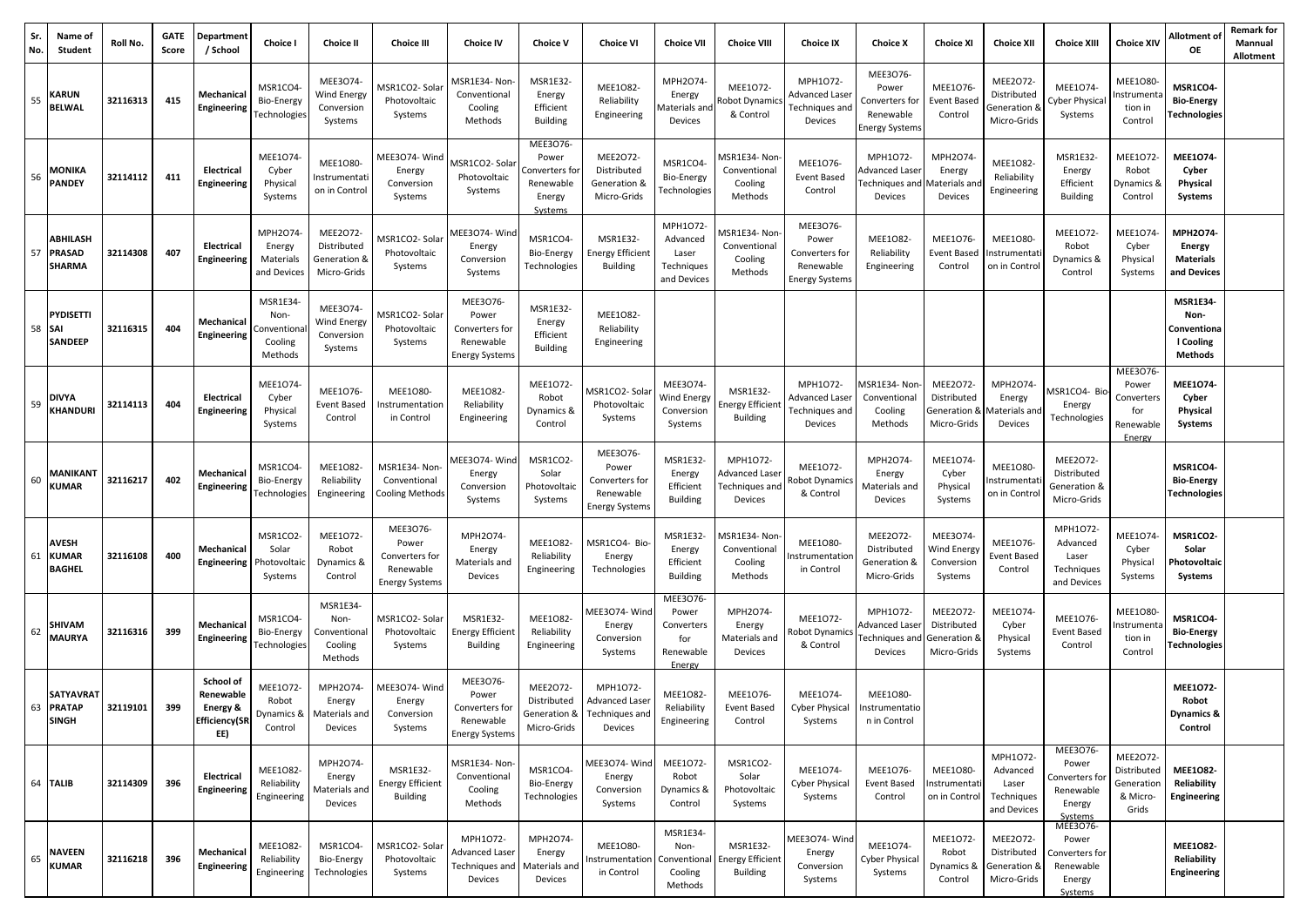| Sr.<br>No. | Name of<br>Student                         | Roll No. | <b>GATE</b><br>Score | Department<br>/ School           | Choice I                                                      | <b>Choice II</b>                                       | <b>Choice III</b>                                             | <b>Choice IV</b>                                                   | <b>Choice V</b>                                         | <b>Choice VI</b>                                              | <b>Choice VII</b>                                             | <b>Choice VIII</b>                                                        | <b>Choice IX</b>                                        | <b>Choice X</b>                                                           | <b>Choice XI</b>                                      | <b>Choice XII</b>                                          | <b>Choice XIII</b>                                                   | <b>Choice XIV</b>                                             | Allotment of<br>OE                                                       | <b>Remark for</b><br>Mannual<br>Allotment |
|------------|--------------------------------------------|----------|----------------------|----------------------------------|---------------------------------------------------------------|--------------------------------------------------------|---------------------------------------------------------------|--------------------------------------------------------------------|---------------------------------------------------------|---------------------------------------------------------------|---------------------------------------------------------------|---------------------------------------------------------------------------|---------------------------------------------------------|---------------------------------------------------------------------------|-------------------------------------------------------|------------------------------------------------------------|----------------------------------------------------------------------|---------------------------------------------------------------|--------------------------------------------------------------------------|-------------------------------------------|
| 66         | <b>ASHISH</b><br><b>SINGH</b>              | 32116318 | 395                  | Mechanical<br>Engineering        | MSR1CO4<br>Bio-Energy<br>Technologie:                         | MEE3074-<br>Wind Energy<br>Conversion<br>Systems       | MSR1CO2-Solar<br>Photovoltaic<br>Systems                      | <b>MSR1E34- Non</b><br>Conventional<br>Cooling<br>Methods          | MSR1E32<br>Energy<br>Efficient<br>Building              | MEE1082-<br>Reliability<br>Engineering                        | MPH2O74-<br>Energy<br>laterials and<br>Devices                | MEE1072-<br>Robot Dynamics<br>& Control                                   | MPH1072-<br>Advanced Laseı<br>Techniques and<br>Devices | MEE3076-<br>Power<br>Converters for<br>Renewable<br>Energy Systems        | MEE1076<br><b>Event Based</b><br>Control              | MEE2072-<br>Distributed<br>Generation 8<br>Micro-Grids     | MEE1074-<br>Cyber Physica<br>Systems                                 | <b>MEE1080</b><br>nstrument<br>tion in<br>Control             | MSR1CO4-<br><b>Bio-Energy</b><br><b>Technologies</b>                     |                                           |
| 67         | <b>NAMAN KL</b><br><b>SANGER</b>           | 32114114 | 388                  | Electrical<br>Engineering        | MEE1082<br>Reliability<br>Engineering                         | MSR1CO4-<br>Bio-Energy<br>Technologies                 | MSR1CO2- Solar<br>Photovoltaic<br>Systems                     | AEE3O74-Win<br>Energy<br>Conversion<br>Systems                     | <b>MEE1O80-</b><br>nstrumentati<br>on in Control        | <b>MSR1E32-</b><br><b>Energy Efficient</b><br><b>Building</b> | MPH1O72-<br>Advanced<br>Laser<br>Techniques<br>and Devices    | <b>MSR1E34-Non-</b><br>Conventional<br>Cooling<br>Methods                 | MPH2O74<br>Energy<br>Materials and<br>Devices           | MEE1076<br>Event Based<br>Control                                         | MEE1074<br>Cyber<br>Physical<br>Systems               | MEE1072-<br>Robot<br>Dynamics &<br>Control                 | MEE2O72-<br>Distributed<br>Generation &<br>Micro-Grids               | MEE3076-<br>Power<br>Converters<br>for<br>Renewable<br>Energy | <b>MEE1082-</b><br>Reliability<br><b>Engineering</b>                     |                                           |
| 68         | <b>SHIVAM</b><br><b>KUMAR</b>              | 32116109 | 385                  | Mechanical<br>Engineering        | MEE1072-<br>Robot<br>Dynamics &<br>Control                    | MEE1074-<br>Cyber Physica<br>Systems                   | MEE2072-<br>Distributed<br>Generation &<br>Micro-Grids        | MEE3O76-<br>Power<br>Converters for<br>Renewable<br>Energy Systems | MSR1CO2-<br>Solar<br>Photovoltaio<br>Systems            | MEE1082-<br>Reliability<br>Engineering                        | MSR1E34<br>Non-<br>Conventiona<br>Cooling<br>Methods          | MPH1072-<br>Advanced Laser<br>Fechniques and<br>Devices                   | <b>MEE1080</b><br>ıstrumentatior<br>in Control          | MEE1076<br>Event Based<br>Control                                         | MEE3074<br>Wind Energy<br>Conversion<br>Systems       | MSR1CO4-<br>Bio-Energy<br>Technologies                     | MSR1E32<br>Energy<br>Efficient<br><b>Building</b>                    | MPH2O74-<br>Energy<br>Materials<br>and Devices                | MEE1072-<br>Robot<br><b>Dynamics &amp;</b><br>Control                    |                                           |
| 69         | <b>MUKUND</b><br><b>KUMAR</b><br>CHOUDHAR  | 32114216 | 384                  | Electrical<br>Engineering        | MEE3076-<br>Power<br>Converters<br>for<br>Renewable<br>Energy | MEE2O72-<br>Distributed<br>Generation &<br>Micro-Grids | <b>MSR1E32-</b><br><b>Energy Efficient</b><br><b>Building</b> | <b>MSR1CO2-Solar</b><br>Photovoltaic<br>Systems                    | MEE3074-<br>Wind Energy<br>Conversion<br>Systems        | MEE1074-<br>Cyber Physical<br>Systems                         | MEE1072-<br>Robot<br>Dynamics &<br>Control                    | MEE1082-<br>Reliability<br>Engineering                                    | MSR1CO4- Bio-<br>Energy<br>Technologies                 | MEE1076<br>Event Based<br>Control                                         | MPH2O74<br>Energy<br>Materials an<br>Devices          | <b>MEE1O80-</b><br>Instrumentat<br>on in Contro            | MSR1E34- Noi<br>Conventional<br>Cooling<br>Methods                   | MPH1O72-<br>Advanced<br>Laser<br>Techniques<br>and Devices    | MEE3076-<br>Power<br><b>Converters</b><br>for<br>Renewable<br>Energy     |                                           |
|            | 70 MOHD ARIF 32114215                      |          | 384                  | Electrical<br>Engineering        | MSR1CO2-<br>Solar<br>Photovolta<br>Systems                    | <b>MEE1080-</b><br>nstrumentat<br>on in Control        | MEE1O72-Robot<br>Dynamics &<br>Control                        | MEE1074-<br><b>Cyber Physical</b><br>Systems                       | MSR1CO4<br><b>Bio-Energy</b><br>Technologies            | MSR1E32<br><b>Energy Efficient</b><br><b>Building</b>         | MEE1076-<br>Event Based<br>Control                            | MEE3076-<br>Power<br>Converters for<br>Renewable<br><b>Energy Systems</b> | MEE3O74-Winc<br>Energy<br>Conversion<br>Systems         | MEE2072-<br>Distributed<br>Generation &<br>Micro-Grids                    | MEE1082-<br>Reliability<br>Engineering                | MPH1O72-<br>Advanced<br>Laser<br>Techniques<br>and Devices | MPH2O74-<br>Energy<br>Materials and<br>Devices                       | MSR1E34<br>Non-<br>Convention<br>I Cooling<br>Methods         | MSR1CO2-<br>Solar<br>Photovoltaic<br>Systems                             |                                           |
| 71         | <b>MRINAL</b><br><b>KANTI DEY</b>          | 32114310 | 384                  | Electrical<br>Engineering        | MEE2072-<br>Distributed<br>Generation<br>& Micro-<br>Grids    | MSR1CO2-<br>Solar<br>'hotovoltaic<br>Systems           | MEE3O74-Wind<br>Energy<br>Conversion<br>Systems               | <b>MSR1E32-</b><br><b>Energy Efficient</b><br><b>Building</b>      | <b>MEE1080-</b><br>Instrumentati<br>on in Control       | MSR1E34- Non<br>Conventional<br>Cooling<br>Methods            | MEE3076-<br>Power<br>Converters<br>for<br>Renewable<br>Energy | MEE1072-<br>Robot Dynamics<br>& Control                                   | MEE1082<br>Reliability<br>Engineering                   | MEE1074-<br>Cyber Physical<br>Systems                                     | MSR1CO4<br>Bio-Energy<br>Technologies                 | MEE1076-<br>Event Based<br>Control                         |                                                                      |                                                               | <b>MEE2072-</b><br><b>Distributed</b><br>Generation<br>& Micro-<br>Grids |                                           |
| 72         | <b>ANKIT</b><br><b>AWASTHY</b>             | 32114217 | 381                  | Electrical<br><b>Engineering</b> | MEE3076<br>Power<br>Converters<br>for<br>Renewable<br>Energy  | MEE2O72-<br>Distributed<br>Generation &<br>Micro-Grids | MSR1CO2-Solar<br>Photovoltaic<br>Systems                      | MEE3O74-Wind<br>Energy<br>Conversion<br>Systems                    | MSR1CO4<br>Bio-Energy<br>Technologies                   | MSR1E34- Non-<br>Conventional<br>Cooling<br>Methods           | MPH2O74-<br>Energy<br>Devices                                 | MPH1072-<br>Advanced Laser<br>Materials and Techniques and<br>Devices     | MSR1E32-<br><b>Energy Efficient</b><br><b>Building</b>  | MEE1072-<br>Robot<br>Dynamics &<br>Control                                | MEE1076-<br><b>Event Based</b><br>Control             | MEE1080-<br>Instrumentat<br>on in Control                  | MEE1082-<br>Reliability<br>Engineering                               | MEE1074-<br>Cyber<br>Physical<br>Systems                      | MEE3O76-<br>Power<br><b>Converters</b><br>for<br>Renewable<br>Energy     |                                           |
| 73         | LAKSHAY<br><b>VERMA</b>                    | 32114313 | 379                  | Electrical<br>Engineering        | MEE1082<br>Reliability<br>Engineering                         | MSR1E32-<br>Energy<br>Efficient<br><b>Building</b>     | MEE1O76- Event<br><b>Based Control</b>                        | MEE1072-<br>Robot Dynamics<br>& Control                            | MSR1CO4-<br>Bio-Energy<br>Technologies                  | MEE3O74-Wind<br>Energy<br>Conversion<br>Systems               | MSR1CO2<br>Solar<br>Photovoltaic<br>Systems                   | MEE1074-<br>Cyber Physical<br>Systems                                     | MEE1080-<br>ıstrumentatior<br>in Control                | MPH2O74-<br>Energy<br>Materials and<br>Devices                            | MSR1E34-<br>Non-<br>Conventiona<br>Cooling<br>Methods | MPH1072-<br>Advanced<br>Laser<br>Techniques<br>and Devices | MEE3076-<br>Power<br>Converters fo<br>Renewable<br>Energy<br>Systems | MEE2O72-<br>Distributed<br>Generation<br>& Micro-<br>Grids    | <b>MEE1082-</b><br>Reliability<br><b>Engineering</b>                     |                                           |
| 74         | SONU<br><b>KUMAR</b>                       | 32114218 | - 377                | Electrical<br>Engineering        | MEE3076-<br>Power<br>Converters<br>for<br>Renewable<br>Energy | MEE2O72-<br>Distributed<br>Generation &<br>Micro-Grids | <b>MSR1E32-</b><br><b>Energy Efficient</b><br><b>Building</b> | MEE1074-<br><b>Cyber Physical</b><br>Systems                       | MEE3074-<br><b>Wind Energy</b><br>Conversion<br>Systems | ASR1CO2- Solar<br>Photovoltaic<br>Systems                     | MSR1CO4<br>Bio-Energy<br>Technologies                         | MPH2O74-<br>Energy<br>Materials and<br>Devices                            | MEE1082<br>Reliability<br>Engineering                   | MSR1E34-Non<br>Conventional<br>Cooling<br>Methods                         | MEE1076-<br><b>Event Based</b><br>Control             | MEE1072-<br>Robot<br>Dynamics &<br>Control                 | MPH1O72-<br>Advanced<br>Laser<br>Techniques<br>and Devices           | MEE1080-<br>nstrumenta<br>tion in<br>Control                  | MEE2072-<br><b>Distributed</b><br>Generation<br>& Micro-<br>Grids        |                                           |
|            | <b>PAWAN</b><br>75 KUMAR<br><b>MAHAWAR</b> | 32114219 | 373                  | Electrical<br><b>Engineering</b> | MSR1E32<br>Energy<br>Efficient<br><b>Building</b>             | MSR1CO2-<br>Solar<br>Photovoltaic<br>Systems           | <b>MEE1080-</b><br>nstrumentation<br>in Control               | MSR1E34- Non<br>Conventional<br>Cooling<br>Methods                 | MSR1CO4-<br>Bio-Energy<br>Technologies                  | MEE1072-<br>Robot Dynamics<br>& Control                       | MEE3076-<br>Power<br>Converters<br>for<br>Renewable<br>Energy | MEE3074-<br><b>Wind Energy</b><br>Conversion<br>Systems                   | MEE1082-<br>Reliability<br>Engineering                  | MEE2O72-<br>Distributed<br>Generation &<br>Micro-Grids                    | MEE1076<br><b>Event Based</b><br>Control              | MEE1074-<br>Cyber<br>Physical<br>Systems                   | MPH2O74-<br>Energy<br>Materials and<br>Devices                       | MPH1072-<br>Advanced<br>Laser<br>Techniques<br>and Devices    | <b>MSR1E32-</b><br>Energy<br><b>Efficient</b><br><b>Building</b>         |                                           |
| 76         | <b>SAGAR</b><br><b>KUMAR</b>               | 32116319 | 361                  | Mechanical<br>Engineering        | MSR1CO4<br>Bio-Energy<br>Technologies                         | MEE3O74-<br>Wind Energy<br>Conversion<br>Systems       | MSR1CO2-Sola<br>Photovoltaic<br>Systems                       | <b>MSR1E34-Non-</b><br>Conventional<br>Cooling<br>Methods          | <b>MSR1E32-</b><br>Energy<br>Efficient<br>Building      | MEE1082-<br>Reliability<br>Engineering                        | MPH2O74-<br>Energy<br>Materials and<br>Devices                | MEE1072-<br>obot Dynamics<br>& Control                                    | MPH1072-<br>Advanced Laser<br>Techniques and<br>Devices | MEE3O76-<br>Power<br>Converters for<br>Renewable<br><b>Energy Systems</b> | MEE1076<br>Event Base<br>Control                      | MEE2O72-<br>Distributed<br>Generation &<br>Micro-Grids     | MEE1074-<br>Cyber Physical<br>Systems                                | MEE1080-<br>nstrumenta<br>tion in<br>Control                  | MSR1CO4-<br><b>Bio-Energy</b><br><b>Technologies</b>                     |                                           |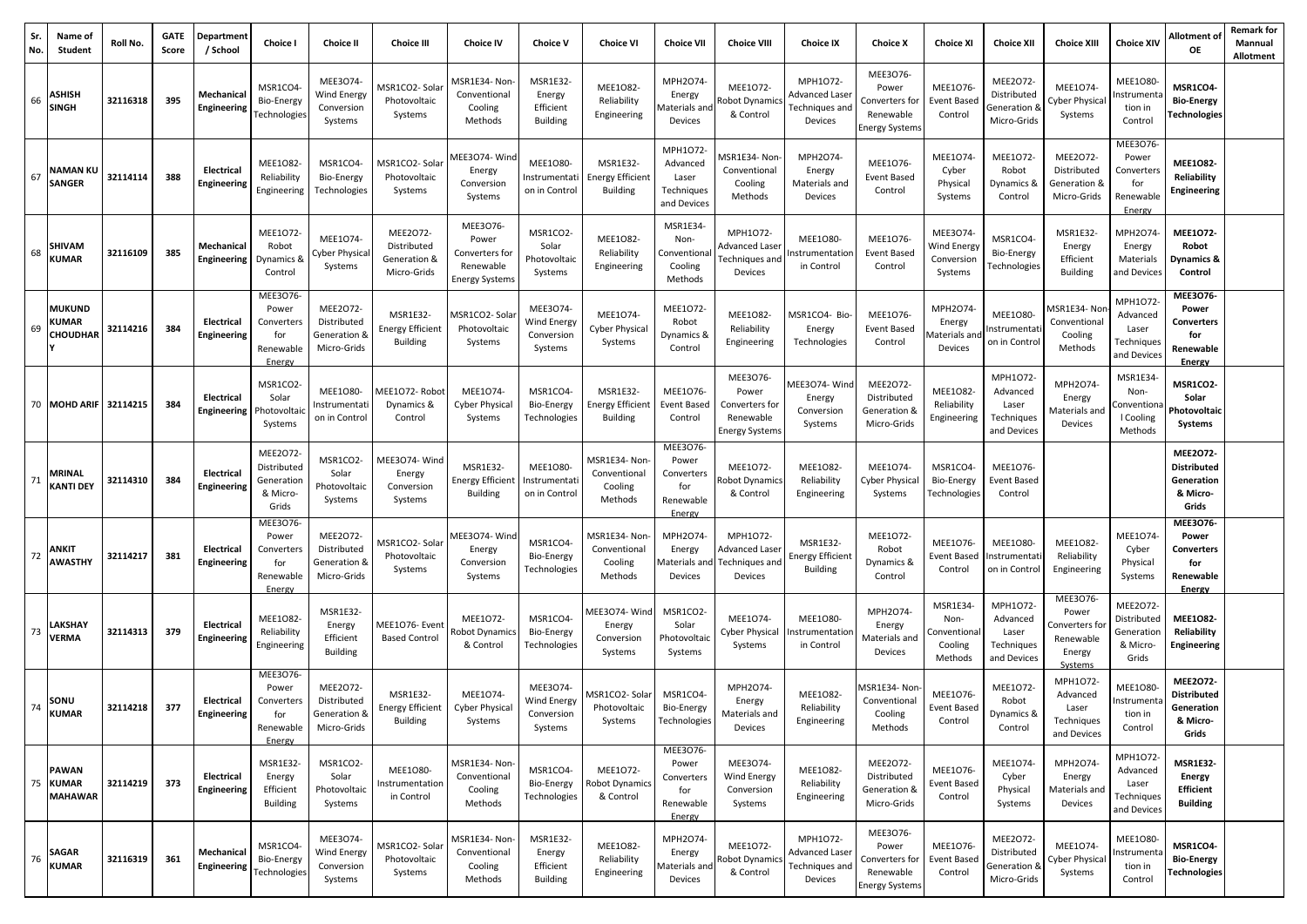| Sr.<br>No. | Name of<br>Student              | Roll No. | <b>GATE</b><br>Score | Department<br>/ School           | <b>Choice I</b>                                               | <b>Choice II</b>                                       | <b>Choice III</b>                                              | <b>Choice IV</b>                                                          | <b>Choice V</b>                                            | <b>Choice VI</b>                                          | <b>Choice VII</b>                                             | <b>Choice VIII</b>                                             | <b>Choice IX</b>                                                          | <b>Choice X</b>                                                           | <b>Choice XI</b>                                             | <b>Choice XII</b>                                             | <b>Choice XIII</b>                                         | <b>Choice XIV</b>                                            | Allotment of<br><b>OE</b>                                             | <b>Remark for</b><br>Mannual<br>Allotment |
|------------|---------------------------------|----------|----------------------|----------------------------------|---------------------------------------------------------------|--------------------------------------------------------|----------------------------------------------------------------|---------------------------------------------------------------------------|------------------------------------------------------------|-----------------------------------------------------------|---------------------------------------------------------------|----------------------------------------------------------------|---------------------------------------------------------------------------|---------------------------------------------------------------------------|--------------------------------------------------------------|---------------------------------------------------------------|------------------------------------------------------------|--------------------------------------------------------------|-----------------------------------------------------------------------|-------------------------------------------|
| 77         | <b>MANISH</b><br><b>KUMAR</b>   | 32116320 | 360                  | Mechanica<br>Engineering         | MSR1CO4-<br><b>Bio-Energy</b><br>Technologies                 | MSR1E34-<br>Non-<br>Conventional<br>Cooling<br>Methods | MSR1CO2-Sola<br>Photovoltaic<br>Systems                        | MSR1E32-<br><b>Energy Efficient</b><br><b>Building</b>                    | MEE1082-<br>Reliability<br>Engineering                     | AEE3O74-Winc<br>Energy<br>Conversion<br>Systems           | MEE3076-<br>Power<br>Converters<br>for<br>Renewable<br>Energy | MPH2O74-<br>Energy<br>Materials and<br>Devices                 | MEE1072-<br>Robot Dynamics<br>& Control                                   | MPH1072-<br>dvanced Lase<br>Fechniques and<br>Devices                     | MEE2072-<br>Distributed<br>Generation &<br>Micro-Grids       | MEE1074<br>Cyber<br>Physical<br>Systems                       | MEE1076-<br>Event Based<br>Control                         | <b>MEE1080</b><br>nstrument<br>tion in<br>Control            | MSR1CO4-<br><b>Bio-Energy</b><br><b>Fechnologies</b>                  |                                           |
|            | 78 SURAJ                        | 32116321 | 359                  | Mechanical<br><b>Engineering</b> | MSR1E34<br>Non-<br>Conventiona<br>Cooling<br>Methods          | MEE3074-<br>Wind Energy<br>Conversion<br>Systems       | MSR1CO4- Bio-<br>Energy<br>Technologies                        | MPH2O74<br>Energy<br>Materials and<br>Devices                             | MSR1CO2<br>Solar<br>Photovoltaic<br>Systems                | <b>MEE1082</b><br>Reliability<br>Engineering              | MEE3076-<br>Power<br>Converters<br>for<br>Renewable<br>Energy | MEE2072-<br>Distributed<br>Generation &<br>Micro-Grids         | MEE1080-<br>ıstrumentatior<br>in Control                                  | MEE1076<br>Event Based<br>Control                                         | MEE1074<br>Cyber<br>Physical<br>Systems                      | MEE1072-<br>Robot<br>Dynamics &<br>Control                    | MPH1072-<br>Advanced<br>Laser<br>Techniques<br>and Devices | MSR1E32<br>Energy<br>Efficient<br><b>Building</b>            | <b>MSR1E34-</b><br>Non-<br>Conventiona<br>I Cooling<br><b>Methods</b> |                                           |
| 79         | <b>ROOPSHI</b><br><b>GUPTA</b>  | 32114115 | 355                  | Electrical<br>Engineering        | MSR1CO2<br>Solar<br>Photovoltaio<br>Systems                   | MEE3074-<br>Wind Energy<br>Conversion<br>Systems       | MEE1O74- Cyber<br>Physical Systems                             | MEE1076-<br>Event Based<br>Control                                        | MPH1O72-<br>Advanced<br>Laser<br>Techniques<br>and Devices | MSR1CO4- Bio-<br>Energy<br>Technologies                   | MPH2O74-<br>Energy<br><b>Aaterials</b> and<br>Devices         | MEE1072<br>obot Dynamics<br>& Control                          | MSR1E32-<br><b>Energy Efficient</b><br><b>Building</b>                    | MEE1082-<br>Reliability<br>Engineering                                    | MEE3076<br>Power<br>Converters<br>for<br>Renewable<br>Energy | MEE2072<br>Distributed<br>6 Generation<br>Micro-Grids         |                                                            |                                                              | MSR1CO2-<br>Solar<br>Photovoltaic<br>Systems                          |                                           |
| 80         | TANU<br><b>KRITIKA</b>          | 32114116 | 355                  | Electrical<br>Engineering        | MEE1072-<br>Robot<br>Dynamics 8<br>Control                    | MEE1074-<br>Cyber Physica<br>Systems                   | MPH1072-<br><b>Advanced Laser</b><br>Techniques and<br>Devices | MPH2O74-<br>Energy<br>Materials and<br>Devices                            | MSR1CO2-<br>Solar<br>Photovoltaic<br>Systems               | <b>MEE1080-</b><br>nstrumentatior<br>in Control           | MEE2O72-<br>Distributed<br>Generation 8<br>Micro-Grids        | ASR1CO4- Bio-<br>Energy<br>Technologies                        | <b>MSR1E34- Non</b><br>Conventional<br>Cooling<br>Methods                 | MEE1082-<br>Reliability<br>Engineering                                    | MEE1076<br><b>Event Based</b><br>Control                     | MEE3074-<br>Wind Energy<br>Conversion<br>Systems              |                                                            |                                                              | MEE1072-<br>Robot<br><b>Dynamics &amp;</b><br>Control                 |                                           |
| 81         | <b>ATHULYA</b><br><b>MARTIN</b> | 32117202 | 355                  | Physics                          | MSR1CO2-<br>Solar<br>Photovoltaic<br>Systems                  | MPH2O74<br>Energy<br>Materials and<br>Devices          | MPH1072-<br>Advanced Laser<br>Techniques and<br>Devices        | MSR1E32-<br><b>Energy Efficient</b><br><b>Building</b>                    | MEE3074-<br>Wind Energy<br>Conversion<br>Systems           | MSR1CO4- Bio-<br>Energy<br>Technologies                   | MSR1E34-<br>Non-<br>Conventional<br>Cooling<br>Methods        | MEE1082<br>Reliability<br>Engineering                          | MEE1076-<br>Event Based<br>Control                                        | MEE3O76-<br>Power<br>Converters for<br>Renewable<br><b>Energy Systems</b> | MEE1074<br>Cyber<br>Physical<br>Systems                      | MEE1080-<br>Instrumenta<br>on in Contro                       | MEE2072-<br>Distributed<br>Generation &<br>Micro-Grids     | MEE1072-<br>Robot<br>Dynamics &<br>Control                   | MPH2O74-<br>Energy<br><b>Materials</b><br>and Devices                 |                                           |
| 82         | YADWINDE<br><b>R KAUR</b>       | 32114220 | 354                  | Electrical<br>Engineering        | MEE3076-<br>Power<br>Converters<br>for<br>Renewable<br>Energy | MEE2072-<br>Distributed<br>Generation &<br>Micro-Grids | MSR1E32-<br><b>Energy Efficient</b><br><b>Building</b>         | VISR1CO2- Sola<br>Photovoltaic<br>Systems                                 | MEE3074-<br><b>Wind Energy</b><br>Conversion<br>Systems    | MEE1074-<br><b>Cyber Physical</b><br>Systems              | MEE1072-<br>Robot<br>Dynamics &<br>Control                    | MEE1082-<br>Reliability<br>Engineering                         | <b>MSR1CO4- Bio-</b><br>Energy<br>Technologies                            | MEE1076-<br>Event Based<br>Control                                        | MPH2O74<br>Energy<br>Materials ar<br>Devices                 | MEE1080-<br>Instrumenta<br>on in Contro                       | MSR1E34-Nor<br>Conventional<br>Cooling<br>Methods          | MPH1O72-<br>Advanced<br>Laser<br>Techniques<br>and Devices   | MEE2072-<br><b>Distributed</b><br>Generation<br>& Micro-<br>Grids     |                                           |
| 83         | <b>CHANDAN</b><br><b>SINGH</b>  | 32114314 | 354                  | Electrical<br>Engineering        | MSR1CO2<br>Solar<br>Photovoltai<br>Systems                    | MEE3074-<br>Wind Energy<br>Conversion<br>Systems       | MSR1E32-<br><b>Energy Efficient</b><br><b>Building</b>         | MEE2O72-<br>Distributed<br>Generation &<br>Micro-Grids                    | MSR1CO4-<br>Bio-Energy<br>Technologies                     | MSR1E34- Non<br>Conventional<br>Cooling<br>Methods        | MEE1072<br>Robot<br>Dynamics &<br>Control                     | MEE1082-<br>Reliability<br>Engineering                         | MEE1076-<br><b>Event Based</b><br>Control                                 | MEE1074-<br><b>Cyber Physical</b><br>Systems                              | MPH1072-<br>Advanced<br>Laser<br>Techniques<br>and Devices   | MPH2O74-<br>Energy<br>Aaterials an<br>Devices                 | <b>MEE1080-</b><br>nstrumentatio<br>n in Control           | MEE3076-<br>Power<br>Converter<br>for<br>Renewable<br>Energy | MEE3074-<br><b>Wind Energy</b><br>Conversion<br>Systems               |                                           |
| 84         | <b>UDDAGIR</b><br><b>RIYAZ</b>  | 32114315 | 350                  | Electrical<br>Engineering        | MEE3074<br><b>Wind Energy</b><br>Conversion<br>Systems        | MEE1082-<br>Reliability<br>Engineering                 | <b>MSR1E32-</b><br><b>Energy Efficient</b><br><b>Building</b>  | MSR1CO2- Sola<br>Photovoltaic<br>Systems                                  | MSR1CO4-<br>Bio-Energy<br>Technologies                     | MEE1074-<br><b>Cyber Physical</b><br>Systems              | <b>MEE1080</b><br>nstrumentat<br>on in Control                | MEE1076-<br>Event Based<br>Control                             | MPH2O74-<br>Energy<br>Materials and<br>Devices                            | ASR1E34- Non<br>Conventional<br>Cooling<br>Methods                        | MPH1072<br>Advanced<br>Laser<br>Techniques<br>and Devices    | MEE3076-<br>Power<br>Converters<br>for<br>Renewable<br>Energy | MEE1072-<br>Robot<br>Dynamics &<br>Control                 | MEE2O72-<br>Distributed<br>Generatior<br>& Micro-<br>Grids   | <b>MEE1082-</b><br>Reliability<br><b>Engineering</b>                  |                                           |
| 85         | JAGMAI<br><b>SINGH</b>          | 32114117 | 347                  | Electrical<br>Engineering        | MEE1072<br>Robot<br>Dynamics &<br>Control                     | MEE1076-<br>Event Based<br>Control                     | MEE1074- Cyber<br><b>Physical Systems</b>                      | MEE1080-<br>Instrumentation<br>in Control                                 | MPH1072-<br>Advanced<br>Laser<br>Techniques<br>and Devices | <b>MSR1E34- Non</b><br>Conventional<br>Cooling<br>Methods | MSR1E32<br>Energy<br>Efficient<br><b>Building</b>             | MSR1CO4- Bio-<br>Energy<br>Technologies                        | MEE3076-<br>Power<br>Converters for<br>Renewable<br><b>Energy Systems</b> | MEE3074<br>Wind Energy<br>Conversion<br>Systems                           | <b>MEE1082</b><br>Reliability<br>Engineering                 | MEE2O72-<br>Distributed<br>Generation &<br>Micro-Grids        | MPH2O74-<br>Energy<br>Materials and<br>Devices             |                                                              | MEE1072-<br>Robot<br>Dynamics &<br>Control                            |                                           |
| 86         | <b>ANAND</b><br><b>SINGH</b>    | 32114316 | 347                  | Electrical<br><b>Engineering</b> | MSR1E34-<br>Non-<br>Conventiona<br>Cooling<br>Methods         | MEE1080-<br>Instrumentati<br>on in Control             | MEE2072-<br>Distributed<br>Generation &<br>Micro-Grids         | MEE3076-<br>Power<br>Converters for<br>Renewable<br><b>Energy Systems</b> | MSR1E32-<br>Energy<br>Efficient<br>Building                | MEE1082-<br>Reliability<br>Engineering                    | MEE3074<br><b>Wind Energy</b><br>Conversion<br>Systems        | MEE1076-<br>Event Based<br>Control                             | MSR1CO4- Bio-<br>Energy<br>Technologies                                   | MSR1CO2-<br>Solar<br>Photovoltaic<br>Systems                              | MPH2O74<br>Energy<br>Materials an<br>Devices                 | MEE1072-<br>Robot<br>Dynamics &<br>Control                    | MEE1074-<br><b>Cyber Physical</b><br>Systems               | MPH1O72-<br>Advanced<br>Laser<br>Techniques<br>and Devices   | <b>MSR1E34-</b><br>Non-<br>Conventiona<br>I Cooling<br>Methods        |                                           |
| 87         | <b>BHUPENDR</b><br>A RANA       | 32116219 | 346                  | Mechanical<br>Engineering        | MEE1082-<br>Reliability<br>Engineering                        | MSR1E34-<br>Non-<br>Conventional<br>Cooling<br>Methods | MSR1CO2-Solar<br>Photovoltaic<br>Systems                       | MSR1CO4- Bio-<br>Energy<br>Technologies                                   | MSR1E32-<br>Energy<br>Efficient<br><b>Building</b>         | MEE1074-<br><b>Cyber Physical</b><br>Systems              | MEE3076-<br>Power<br>Converters<br>for<br>Renewable<br>Energy | MPH1O72-<br><b>Advanced Laser</b><br>Techniques and<br>Devices | <b>MEE1080-</b><br>nstrumentatior<br>in Control                           | MEE1076<br><b>Event Based</b><br>Control                                  | MEE1072-<br>Robot<br>Dynamics &<br>Control                   | MEE2O72-<br>Distributed<br>Generation &<br>Micro-Grids        |                                                            |                                                              | <b>MEE1082-</b><br>Reliability<br>Engineering                         |                                           |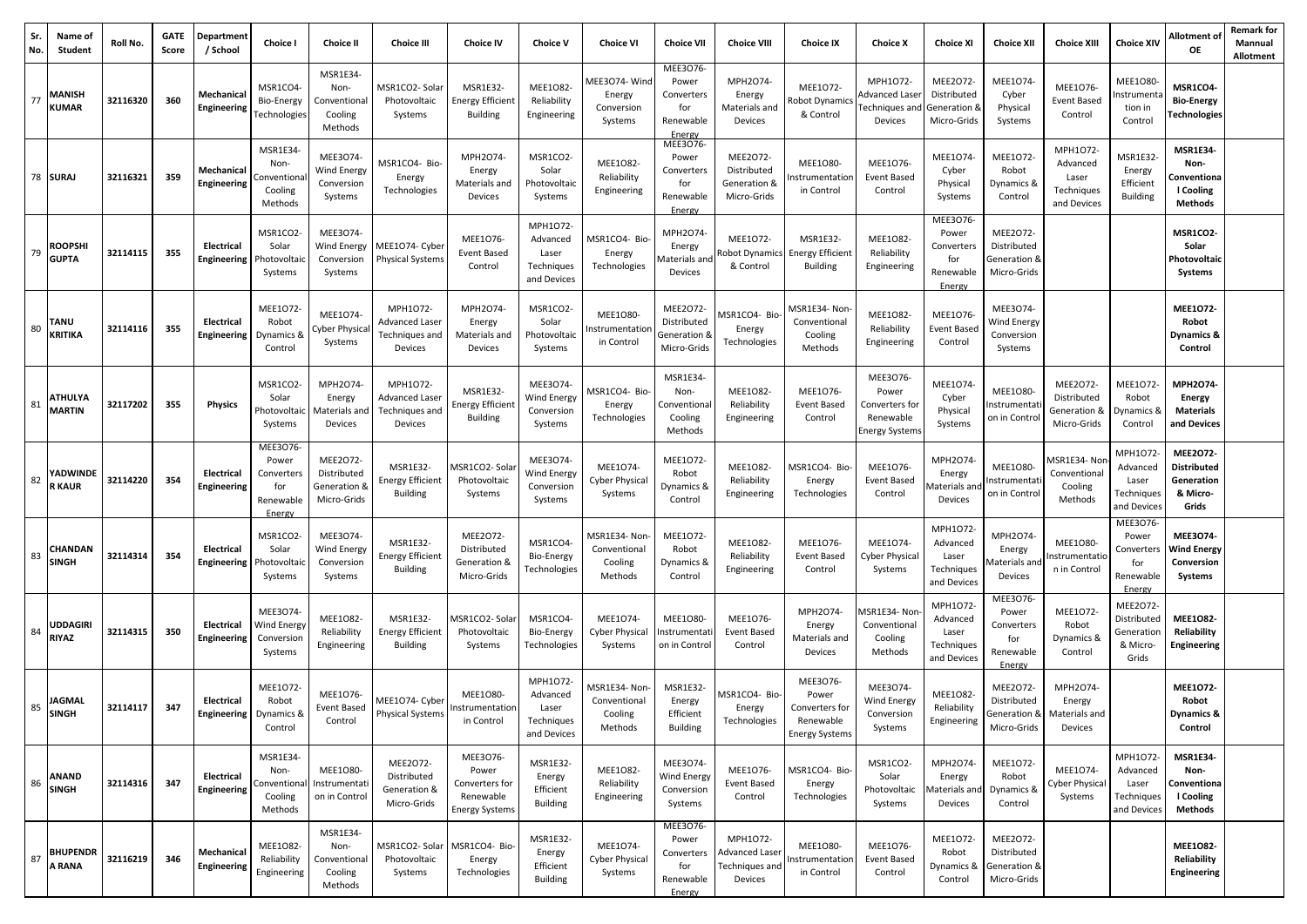| Sr.<br>No. | Name of<br>Student                       | Roll No. | <b>GATE</b><br>Score | <b>Departmen</b><br>/ School           | Choice I                                                   | <b>Choice II</b>                                                      | <b>Choice III</b>                                             | <b>Choice IV</b>                                                          | <b>Choice V</b>                                                       | <b>Choice VI</b>                                        | <b>Choice VII</b>                                          | <b>Choice VIII</b>                                    | <b>Choice IX</b>                                                          | <b>Choice X</b>                                                    | <b>Choice XI</b>                                           | <b>Choice XII</b>                                          | <b>Choice XIII</b>                                     | <b>Choice XIV</b>                                             | Allotment of<br>ОE                                                      | Remark for<br>Mannual<br>Allotment                                                 |
|------------|------------------------------------------|----------|----------------------|----------------------------------------|------------------------------------------------------------|-----------------------------------------------------------------------|---------------------------------------------------------------|---------------------------------------------------------------------------|-----------------------------------------------------------------------|---------------------------------------------------------|------------------------------------------------------------|-------------------------------------------------------|---------------------------------------------------------------------------|--------------------------------------------------------------------|------------------------------------------------------------|------------------------------------------------------------|--------------------------------------------------------|---------------------------------------------------------------|-------------------------------------------------------------------------|------------------------------------------------------------------------------------|
| 88         | <b>SAURABH</b><br><b>TIKARIHA</b>        | 32114317 | 341                  | Electrical<br><b>Engineering</b>       | MSR1CO2<br>Solar<br>Photovolta<br>Systems                  | MEE2O72-<br>Distributed<br>Generation 8<br>Micro-Grids                | MEE1082-<br>Reliability<br>Engineering                        | MEE3O74-Wind<br>Energy<br>Conversion<br>Systems                           | MSR1E34-<br>Non-<br>Conventional<br>Cooling<br>Methods                | MSR1E32-<br><b>Energy Efficient</b><br><b>Building</b>  | MPH2O74<br>Energy<br>Materials anc<br>Devices              | MSR1CO4- Bio-<br>Energy<br>Technologies               | MEE3076-<br>Power<br>Converters for<br>Renewable<br><b>Energy Systems</b> | MEE1080-<br>nstrumentatio<br>n in Control                          | MEE1074<br>Cyber<br>Physical<br>Systems                    | MPH1O72-<br>Advanced<br>Laser<br>Techniques<br>and Devices | MEE1072-<br>Robot<br>Dynamics &<br>Control             |                                                               | MEE2072-<br><b>Distributed</b><br>Generation<br>& Micro-<br>Grids       |                                                                                    |
| 89         | <b>PABBULETI</b><br><b>SHANMUK</b><br>НA | 32116322 | 339                  | Mechanical<br>Engineering              | MSR1CO2<br>Solar<br>Photovoltai<br>Systems                 | MEE3O76-<br>Power<br>Converters for<br>Renewable<br>Energy<br>Systems | MEE3O74-Wind<br>Energy<br>Conversion<br>Systems               | ASR1E34- Non<br>Conventional<br>Cooling<br>Methods                        | MPH2O74-<br>Energy<br>Materials and<br>Devices                        | <b>MSR1CO4-Bio</b><br>Energy<br>Technologies            | MPH1072-<br>Advanced<br>Laser<br>Techniques<br>and Devices | MSR1E32<br><b>Energy Efficient</b><br><b>Building</b> | MEE1082-<br>Reliability<br>Engineering                                    | MEE1072<br>Robot<br>Dynamics &<br>Control                          | MEE1074<br>Cyber<br>Physical<br>Systems                    | MEE1080-<br>nstrumentai<br>on in Control                   | MEE2O72-<br>Distributed<br>Generation &<br>Micro-Grids | MEE1076-<br>vent Baser<br>Control                             | <b>MSR1E34-</b><br>Non-<br>Conventiona<br>I Cooling<br>Methods          |                                                                                    |
| 90         | <b>AVNEESH</b><br><b>DWIVEDI</b>         | 32114318 | 339                  | <b>Electrical</b><br>Engineering       | MSR1CO2<br>Solar<br>Photovoltai<br>Systems                 | MEE3074-<br>Wind Energy<br>Conversion<br>Systems                      | MSR1E32-<br><b>Energy Efficient</b><br><b>Building</b>        | MEE1082-<br>Reliability<br>Engineering                                    | MEE2072-<br>Distributed<br>Generation &<br>Micro-Grids                | MEE1080-<br>ıstrumentatior<br>in Control                | MSR1E34-<br>Non-<br>Conventional<br>Cooling<br>Methods     | MSR1CO4- Bio-<br>Energy<br>Technologies               | MEE3076-<br>Power<br>Converters for<br>Renewable<br><b>Energy Systems</b> | MEE1074<br><b>Cyber Physical</b><br>Systems                        | MPH1072-<br>Advanced<br>Laser<br>Techniques<br>and Devices | MEE1072-<br>Robot<br>Dynamics &<br>Control                 |                                                        |                                                               | <b>MSR1E32-</b><br>Energy<br><b>Efficient</b><br><b>Building</b>        |                                                                                    |
| 91         | PRANAV<br><b>KUMAR</b>                   | 32116323 | 337                  | Mechanical<br>Engineering              | MSR1CO4<br>Bio-Energy<br>Technologies                      | MEE3074-<br>Wind Energy<br>Conversion<br>Systems                      | MSR1CO2- Solar<br>Photovoltaic<br>Systems                     | <b>MSR1E34- Non</b><br>Conventional<br>Cooling<br>Methods                 | <b>MSR1E32-</b><br>Energy<br>Efficient<br><b>Building</b>             | MEE1082-<br>Reliability<br>Engineering                  | MPH2O74-<br>Energy<br>Aaterials and<br>Devices             | MEE1072<br>obot Dynamic:<br>& Control                 | MPH1072-<br>Advanced Laseı<br>Techniques anc<br>Devices                   | MEE3076-<br>Power<br>Converters for<br>Renewable<br>Energy System: | MEE1076<br>Event Base<br>Control                           | MEE2O72-<br>Distributed<br>Generation 8<br>Micro-Grids     | MEE1074-<br>Cyber Physica<br>Systems                   | <b>MEE1080</b><br>nstrument<br>tion in<br>Control             | <b>MSR1E34-</b><br>Non-<br>Conventiona<br>I Cooling<br>Methods          |                                                                                    |
|            | <b>ANCHAL</b><br>$92$ MAURYA             | 32114319 | 335                  | <b>Electrical</b><br>Engineering       | <b>MEE1082</b><br>Reliability<br>Engineering               | MEE3074-<br>Wind Energy<br>Conversion<br>Systems                      | MSR1CO4- Bio-<br>Energy<br>Technologies                       | MSR1E32-<br><b>Energy Efficient</b><br><b>Building</b>                    | MSR1CO2-<br>Solar<br>Photovoltaic<br>Systems                          | MEE2O72-<br>Distributed<br>Generation &<br>Micro-Grids  | MPH2O74-<br>Energy<br>Aaterials and<br>Devices             | /ISR1E34- Non-<br>Conventional<br>Cooling<br>Methods  | MEE1080-<br>nstrumentatior<br>in Control                                  | MEE1074<br><b>Cyber Physical</b><br>Systems                        | MEE1076-<br>Event Based<br>Control                         | MPH1O72-<br>Advanced<br>Laser<br>Techniques<br>and Devices | MEE1072-<br>Robot<br>Dynamics &<br>Control             | MEE3076-<br>Power<br>Converters<br>for<br>Renewable<br>Energy | MEE1082-<br>Reliability<br><b>Engineering</b>                           |                                                                                    |
| 93         | <b>NISHANT</b><br><b>SINGH</b>           | 32116324 | 334                  | Mechanica<br>Engineering               | MSR1CO4<br>Bio-Energy<br>Technologies                      | MSR1CO2-<br>Solar<br>Photovoltaic<br>Systems                          | <b>MSR1E32-</b><br><b>Energy Efficient</b><br><b>Building</b> | MEE1082-<br>Reliability<br>Engineering                                    | MSR1E34-<br>Non-<br>Conventional<br>Cooling<br>Methods                | MPH2O74-<br>nergy Materials:<br>and Devices             | MPH1072-<br>Advanced<br>Laser<br>Techniques<br>and Devices | MEE3074-<br>Wind Energy<br>Conversion<br>Systems      | MEE3076-<br>Power<br>Converters for<br>Renewable<br>Energy Systems        | MEE1072-<br>Robot<br>Dynamics &<br>Control                         | MEE1076-<br>Event Basec<br>Control                         | MEE1074-<br>Cyber<br>Physical<br>Systems                   | <b>MEE1O80-</b><br>nstrumentatio<br>n in Control       | MEE2072-<br>Distributed<br>Generation<br>& Micro-<br>Grids    | <b>MSR1E32-</b><br>Energy<br><b>Efficient</b><br><b>Building</b>        |                                                                                    |
| 94         | <b>PAWAN</b><br><b>KUMAR</b>             | 32114320 | 332                  | Electrical<br>Engineering              | MSR1CO2<br>Solar<br>Photovoltai<br>Systems                 | MEE3074-<br>Wind Energy<br>Conversion<br>Systems                      | MEE2072-<br>Distributed<br>Generation &<br>Micro-Grids        | MSR1E32-<br><b>Energy Efficient</b><br><b>Building</b>                    | MEE3076-<br>Power<br>Converters for<br>Renewable<br>Energy<br>Systems | MSR1CO4- Bio-<br>Energy<br>Technologies                 | MPH2O74-<br>Energy<br>Aaterials and<br>Devices             | MEE1074<br><b>Cyber Physical</b><br>Systems           | MSR1E34- Non<br>Conventional<br>Cooling<br>Methods                        | <b>MEE1080</b><br>nstrumentatio<br>n in Control                    | MEE1076<br><b>Event Basec</b><br>Control                   | MPH1O72-<br>Advanced<br>Laser<br>Techniques<br>and Devices | MEE1082-<br>Reliability<br>Engineering                 | MEE1072-<br>Robot<br>6 Dynamics<br>Control                    | MEE2072-<br><b>Distributed</b><br>Generation<br>& Micro-<br>Grids       |                                                                                    |
| 95         | <b>DEVESH</b><br><b>PRAJAPATI</b>        | 32116110 | 331                  | Mechanical<br>Engineering              | MPH1O72-<br>Advanced<br>Laser<br>Techniques<br>and Devices | MSR1E32-<br>Energy<br>Efficient<br><b>Building</b>                    | MEE1082-<br>Reliability<br>Engineering                        | MEE3O74-Wind<br>Energy<br>Conversion<br>Systems                           | MSR1E34<br>Non-<br>Conventional<br>Cooling<br>Methods                 | MSR1CO4- Bio-<br>Energy<br>Technologies                 | MEE1072<br>Robot<br>Dynamics &<br>Control                  | MSR1CO2-<br>Solar<br>Photovoltaic<br>Systems          | MPH2O74-<br>Energy<br>Materials and<br>Devices                            | MEE3076-<br>Power<br>Converters for<br>Renewable<br>Energy System  | MEE1076<br>Event Base<br>Control                           | MEE2O72-<br>Distributed<br>Generation 8<br>Micro-Grids     | MEE1074-<br>Cyber Physica<br>Systems                   |                                                               | <b>MSR1E32-</b><br><b>Energy</b><br><b>Efficient</b><br><b>Building</b> | Less than 05<br>students in<br>this<br>programme<br>MPH1O72-<br><b>Advanced</b>    |
| 96         | <b>SOUVIK</b><br><b>ROY</b>              | 32116325 | 327                  | Mechanical<br>Engineering Photovoltaic | MSR1CO2<br>Solar<br>Systems                                | MSR1E34-<br>Non-<br>Conventional<br>Cooling<br>Methods                | MSR1CO4- Bio-<br>Energy<br>Technologies                       | MSR1E32-<br>Energy Efficient Instrumentati<br><b>Building</b>             | <b>MEE1080-</b><br>on in Control                                      | MPH1072-<br>Advanced Laser<br>Techniques and<br>Devices | MPH2O74<br>Energy<br>Materials and<br>Devices              | MEE1082-<br>Reliability<br>Engineering                | MEE1072-<br>Robot Dynamics Cyber Physical<br>& Control                    | MEE1074<br>Systems                                                 | MEE1076-<br><b>Event Based</b><br>Control                  | MEE2O72-<br>Distributed<br>Generation &<br>Micro-Grids     | MEE3074-<br>Wind Energy<br>Conversion<br>Systems       | MEE3076<br>Power<br>Converters<br>for<br>Renewable<br>Energy  | MSR1E34-<br>Non-<br>Conventiona<br>I Cooling<br><b>Methods</b>          |                                                                                    |
| 97         | <b>HEMANTH</b><br><b>GOLLANGI</b>        | 32114118 | 324                  | Electrical<br><b>Engineering</b>       | MEE1076<br><b>Event Based</b><br>Control                   | MEE1080-<br>Instrumentati<br>on in Control                            | MEE1O72- Robot<br>Dynamics &<br>Control                       | MEE3076-<br>Power<br>Converters for<br>Renewable<br><b>Energy Systems</b> | MEE3O74-<br>Wind Energy<br>Conversion<br>Systems                      | <b>MSR1CO2-Solar</b><br>Photovoltaic<br>Systems         | MEE2O72-<br>Distributed<br>Generation &<br>Micro-Grids     | MSR1CO4- Bio-<br>Energy<br>Technologies               | MPH2O74-<br>Energy<br>Materials and<br>Devices                            | MPH1072-<br>Advanced Laser<br>Techniques and<br>Devices            | MSR1E32<br>Energy<br>Efficient<br><b>Building</b>          | MSR1E34-<br>Non-<br>Conventional<br>Cooling<br>Methods     | MEE1074-<br><b>Cyber Physical</b><br>Systems           | MEE1082-<br>Reliability<br>Engineering                        | MEE1072-<br>Robot<br><b>Dynamics &amp;</b><br>Control                   | Less than 05<br>students in<br>this<br>programme<br>MEE1076-<br><b>Event Based</b> |
|            | <b>PRIYAM</b><br>98 SRIVASTAV 32114119   |          | 318                  | Electrical<br><b>Engineering</b>       | MEE1072-<br>Robot<br>Dynamics &<br>Control                 | MEE1074-<br><b>Cyber Physical</b><br>Systems                          | MEE1080-<br>Instrumentation<br>in Control                     | MPH1072-<br>Advanced Laser<br>Techniques and<br>Devices                   | MEE1076-<br>Event Based<br>Control                                    | MEE1082-<br>Reliability<br>Engineering                  | MSR1E32-<br>Energy<br>Efficient<br><b>Building</b>         | MSR1CO4- Bio-<br>Energy<br>Technologies               | MEE3O74- Wind MSR1E34- Non<br>Energy<br>Conversion<br>Systems             | Conventional<br>Cooling<br>Methods                                 | MEE2O72-<br>Distributed<br>Generation &<br>Micro-Grids     | MPH2O74-<br>Energy<br>Materials and<br>Devices             | MSR1CO2-<br>Solar<br>Photovoltaic<br>Systems           | MEE3076-<br>Power<br>Converters<br>for<br>Renewable<br>Energy | MEE1072-<br>Robot<br>Dynamics &<br>Control                              |                                                                                    |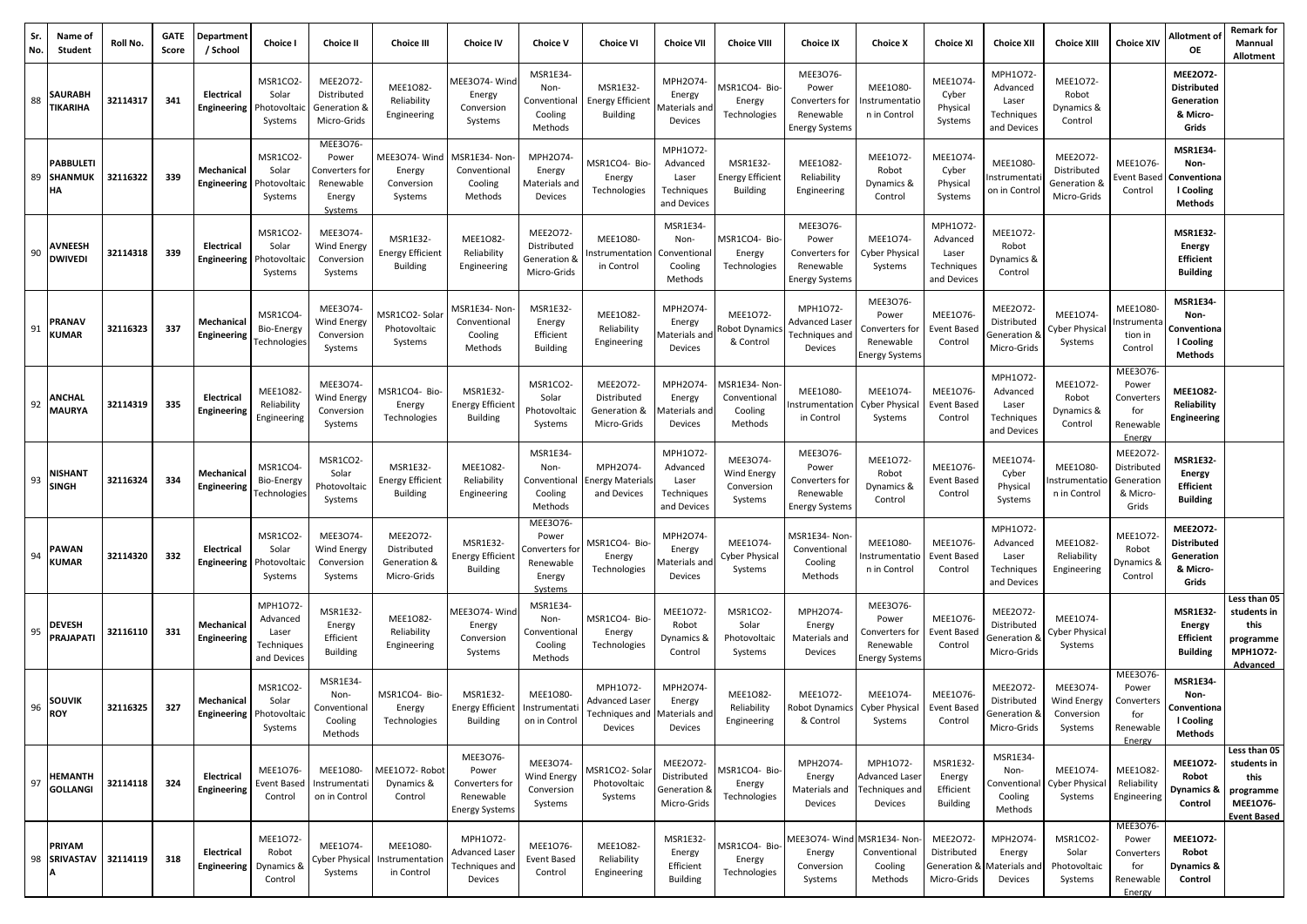| Sr.<br>No. | Name of<br>Student                                       | Roll No. | <b>GATE</b><br>Score | Department<br>/ School                  | <b>Choice I</b>                                            | <b>Choice II</b>                                                     | <b>Choice III</b>                                              | <b>Choice IV</b>                                                          | <b>Choice V</b>                                                       | <b>Choice VI</b>                                        | <b>Choice VII</b>                                            | <b>Choice VIII</b>                                                        | <b>Choice IX</b>                                                          | <b>Choice X</b>                                                    | <b>Choice XI</b>                                              | <b>Choice XII</b>                                          | <b>Choice XIII</b>                                         | <b>Choice XIV</b>                                            | Allotment of<br>ОE                                                      | Remark for<br>Mannual<br>Allotment                                                 |
|------------|----------------------------------------------------------|----------|----------------------|-----------------------------------------|------------------------------------------------------------|----------------------------------------------------------------------|----------------------------------------------------------------|---------------------------------------------------------------------------|-----------------------------------------------------------------------|---------------------------------------------------------|--------------------------------------------------------------|---------------------------------------------------------------------------|---------------------------------------------------------------------------|--------------------------------------------------------------------|---------------------------------------------------------------|------------------------------------------------------------|------------------------------------------------------------|--------------------------------------------------------------|-------------------------------------------------------------------------|------------------------------------------------------------------------------------|
| 99         | KOMAL<br><b>KUMARI</b>                                   | 32117103 | 309                  | <b>Physics</b>                          | MSR1CO2<br>Solar<br>Photovoltai<br>Systems                 | MSR1CO4-<br>Bio-Energy<br>Technologies                               | <b>MSR1E32-</b><br><b>Energy Efficient</b><br><b>Building</b>  | MSR1E34- Non<br>Conventional<br>Cooling<br>Methods                        | MEE3074-<br><b>Wind Energy</b><br>Conversion<br>Systems               | MPH1072-<br>Advanced Laser<br>Techniques and<br>Devices | MEE2O72-<br>Distributed<br>Generation &<br>Micro-Grids       | MPH2O74-<br>Energy<br>Materials and<br>Devices                            | MEE3076-<br>Power<br>Converters for<br>Renewable<br><b>Energy System:</b> | MEE1080-<br>nstrumentatio<br>n in Control                          | MEE1072<br>Robot<br>Dynamics &<br>Control                     | MEE1074-<br>Cyber<br>Physical<br>Systems                   | MEE1076-<br>Event Based<br>Control                         | MEE1082-<br>Reliability<br>Engineering                       | <b>MSR1E32-</b><br><b>Energy</b><br><b>Efficient</b><br><b>Building</b> |                                                                                    |
| 100        | <b>KOMAL</b><br><b>KUMARI</b>                            | 32117103 | 309                  | <b>Physics</b>                          | MSR1CO2<br>Solar<br>Photovoltai<br>Systems                 | MSR1CO4-<br>Bio-Energy<br>Technologies                               | MSR1E32<br><b>Energy Efficient</b><br><b>Building</b>          | MSR1E34- Non<br>Conventional<br>Cooling<br>Methods                        | MEE3074-<br>Wind Energy<br>Conversion<br>Systems                      | MPH1072-<br>Advanced Lase<br>Techniques and<br>Devices  | <b>MEE2072</b><br>Distributed<br>Generation &<br>Micro-Grids | MPH2O74<br>Energy<br>Materials and<br>Devices                             | MEE3076-<br>Power<br>Converters for<br>Renewable<br>Energy Systems        | MEE1080-<br>Instrumentatio<br>n in Control                         | MEE1072<br>Robot<br>Dynamics &<br>Control                     | MEE1074<br>Cyber<br>Physical<br>Systems                    | MEE1076-<br>Event Based<br>Control                         | <b>MEE1082</b><br>Reliability<br>Engineering                 | <b>MSR1E34-</b><br>Non-<br>Conventiona<br>I Cooling<br><b>Methods</b>   |                                                                                    |
| 101        | <b>VISHAL</b><br><b>VERMA</b>                            | 32114120 | 294                  | <b>Electrical</b><br><b>Engineering</b> | MSR1CO2<br>Solar<br>Photovoltaio<br>Systems                | MSR1E32-<br>Energy<br>Efficient<br><b>Building</b>                   | MEE3O74-Wind<br>Energy<br>Conversion<br>Systems                | MPH2O74-<br>Energy<br>Materials and<br>Devices                            | MEE1074-<br>yber Physical<br>Systems                                  |                                                         |                                                              |                                                                           |                                                                           |                                                                    |                                                               |                                                            |                                                            |                                                              | MPH2O74-<br>Energy<br><b>Materials</b><br>and Devices                   |                                                                                    |
| 102        | <b>MEENA</b><br><b>BHARTI</b>                            | 32116111 | 289                  | Mechanica<br>Engineering                | MSR1CO4<br>Bio-Energy<br>Technologies                      | MSR1E34-<br>Non-<br>Conventional<br>Cooling<br>Methods               | MSR1E32<br><b>Energy Efficient</b><br><b>Building</b>          | MEE1072-<br><b>Robot Dynamics</b><br>& Control                            | MPH1072-<br>Advanced<br>Laser<br>Techniques<br>and Devices            | MEE1082-<br>Reliability<br>Engineering                  | MPH2O74-<br>Energy<br>Aaterials and<br>Devices               | MEE1074-<br>Cyber Physical<br>Systems                                     | MSR1CO2- Sola<br>Photovoltaic<br>Systems                                  | MEE1076<br><b>Event Based</b><br>Control                           | MEE3076<br>Power<br>Converters<br>for<br>Renewable<br>Energy  | MEE2O72-<br>Distributed<br>Generation 8<br>Micro-Grids     | MEE1080-<br>nstrumentati<br>n in Control                   | MEE3074-<br>Wind Energy<br>Conversion<br>Systems             | MEE1082-<br>Reliability<br>Engineering                                  | Less than 05<br>students in<br>this<br>programme<br>MPH1O72-<br>Advanced           |
| 103        | <b>SUVADEEP</b><br><b>MANDAL</b>                         | 32114221 | 275                  | Electrical<br>Engineering               | MEE1074<br>Cyber<br>Physical<br>Systems                    | MEE3076-<br>Power<br>Converters fo<br>Renewable<br>Energy<br>Systems | MEE2072-<br>Distributed<br>Generation &<br>Micro-Grids         | <b>MSR1E32-</b><br><b>Energy Efficient</b><br><b>Building</b>             | MEE1082-<br>Reliability<br>Engineering                                | MEE1080-<br>าstrumentatioเ<br>in Control                | MEE1072<br>Robot<br>Dynamics &<br>Control                    | MEE3074-<br><b>Wind Energy</b><br>Conversion<br>Systems                   | MSR1CO4- Bio-<br>Energy<br>Technologies                                   | MSR1CO2-<br>Solar<br>Photovoltaic<br>Systems                       | MEE1076<br><b>Event Based</b><br>Control                      | MSR1E34<br>Non-<br>Conventiona<br>Cooling<br>Methods       | MPH2O74-<br>Energy<br>Materials and<br>Devices             | MPH1O72<br>Advanced<br>Laser<br>Techniques<br>and Devices    | MEE1074-<br>Cyber<br>Physical<br>Systems                                |                                                                                    |
|            | 104 JATIN                                                | 32117204 | 270                  | <b>Physics</b>                          | MSR1CO2<br>Solar<br>Photovoltaic<br>Systems                | MPH2O74<br>Energy<br>Materials and<br>Devices                        | MPH1072-<br><b>Advanced Laser</b><br>Techniques and<br>Devices | <b>MSR1E32-</b><br>Energy Efficient<br><b>Building</b>                    | MEE3074-<br>Wind Energy<br>Conversion<br>Systems                      | MSR1CO4- Bio-<br>Energy<br>Technologies                 | MSR1E34<br>Non-<br>Conventional<br>Cooling<br>Methods        | MEE1082-<br>Reliability<br>Engineering                                    | MEE1076-<br>Event Based<br>Control                                        | MEE3076-<br>Power<br>Converters for<br>Renewable<br>Energy System: | MEE1074<br>Cyber<br>Physical<br>Systems                       | MEE1080-<br>nstrumentat<br>on in Control                   | MEE2O72-<br>Distributed<br>Generation &<br>Micro-Grids     | MEE1072-<br>Robot<br>8 Dynamics<br>Control                   | MPH2O74-<br>Energy<br><b>Materials</b><br>and Devices                   |                                                                                    |
|            | <b>105 ARUN</b>                                          | 32114121 | 260                  | Electrical<br>Engineering               | MSR1CO4<br>Bio-Energy<br><b>Technologies</b>               | MSR1CO2-<br>Solar<br>Photovoltaic<br>Systems                         | MSR1E34- Non-<br>Conventional<br>Cooling Methods               | MSR1E32-<br>Energy Efficien <sup>.</sup><br><b>Building</b>               | MPH2O74-<br>Energy<br>Materials and<br>Devices                        | MEE3O74-Winc<br>Energy<br>Conversion<br>Systems         | MEE1074<br>Cyber<br>Physical<br>Systems                      | MEE2072-<br>Distributed<br>Generation &<br>Micro-Grids                    | MEE1076-<br>Event Based<br>Control                                        | MEE1072-<br>Robot<br>Dynamics &<br>Control                         | MEE3076-<br>Power<br>Converters<br>for<br>Renewable<br>Energy | MEE1082-<br>Reliability<br>Engineering                     | MPH1072-<br>Advanced<br>Laser<br>Techniques<br>and Devices |                                                              | MPH2O74-<br>Energy<br><b>Materials</b><br>and Devices                   |                                                                                    |
|            | 106 LOVEKUSH                                             | 32114322 | 255                  | <b>Electrical</b><br>Engineering        | MSR1CO2<br>Solar<br>Photovoltai<br>Systems                 | MSR1CO4<br>Bio-Energy<br>Technologies                                | MEE1080-<br>Instrumentation<br>in Control                      | MEE3O74-Wind<br>Energy<br>Conversion<br>Systems                           | MEE3076-<br>Power<br>Converters for<br>Renewable<br>Energy<br>Systems | MEE1O76- Even<br><b>Based Control</b>                   | MSR1E34<br>Non-<br>Conventiona<br>Cooling<br>Methods         | MEE1082-<br>Reliability<br>Engineering                                    | MPH2O74-<br>Energy<br>Materials and<br>Devices                            | MEE1074<br><b>Cyber Physica</b><br>Systems                         | MEE1072<br>Robot<br>Dynamics &<br>Control                     | MSR1E32-<br>Energy<br>Efficient<br>Building                | MPH1O72-<br>Advanced<br>Laser<br>Techniques<br>and Devices | MEE2072-<br>Distributed<br>Generation<br>& Micro-<br>Grids   | MEE1082-<br>Reliability<br><b>Engineering</b>                           | Less than 05<br>students in<br>this<br>orogramme<br>MEE1080-<br><b>nstrumentat</b> |
|            | VIKAS<br>107 KUMAR<br><b>BADHAN</b>                      | 32114323 | 252                  | Electrical<br>Engineering               | <b>MEE3074</b><br>Wind Energy<br>Conversion<br>Systems     | MSR1E32-<br>Energy<br>Efficient<br><b>Building</b>                   | MSR1E34- Non-<br>Conventional<br>Cooling Methods               | MEE3076-<br>Power<br>Converters for<br>Renewable<br><b>Energy Systems</b> |                                                                       |                                                         |                                                              |                                                                           |                                                                           |                                                                    |                                                               |                                                            |                                                            |                                                              | MEE1074-<br>Cyber<br>Physical<br><b>Systems</b>                         | In sufficient<br>choices                                                           |
|            | 108 MINAKSHI                                             | 32114325 | 252                  | <b>Electrical</b><br>Engineering        | MEE2072-<br>Distributed<br>Generation<br>& Micro-<br>Grids | MEE3074-<br>Wind Energy<br>Conversion<br>Systems                     | MSR1CO4- Bio-<br>Energy<br>Technologies                        | MSR1E32-<br><b>Energy Efficient</b><br>Building                           | MEE1082-<br>Reliability<br>Engineering                                | MSR1CO2-Solar<br>Photovoltaic<br>Systems                | MPH2O74-<br>Energy<br>Materials and<br>Devices               | MSR1E34- Non-<br>Conventional<br>Cooling<br>Methods                       | MEE1080-<br>nstrumentation<br>in Control                                  | MEE1076-<br><b>Event Based</b><br>Control                          | <b>MEE1072</b><br>Robot<br>Dynamics &<br>Control              | MPH1O72-<br>Advanced<br>Laser<br>Techniques<br>and Devices | MEE1074-<br><b>Cyber Physical</b><br>Systems               | MEE3076<br>Power<br>Converters<br>for<br>Renewable<br>Energy | MEE2072-<br><b>Distributed</b><br>Generation<br>& Micro-<br>Grids       |                                                                                    |
| 109        | <b>NISSY</b><br>NIHARIKA<br><b>HANAMKO</b><br><b>NDA</b> | 32114122 | 251                  | Electrical<br><b>Engineering</b>        | MEE1072-<br>Robot<br>Dynamics 8<br>Control                 | MEE1080-<br>Instrumentati<br>on in Control                           | MEE1076- Event<br><b>Based Control</b>                         | MEE1074-<br><b>Cyber Physical</b><br>Systems                              | MSR1CO2-<br>Solar<br>Photovoltaic<br>Systems                          | MEE3O74-Wind<br>Energy<br>Conversion<br>Systems         | MEE1082-<br>Reliability<br>Engineering                       | MEE3076-<br>Power<br>Converters for<br>Renewable<br><b>Energy Systems</b> | MPH1O72-<br>Advanced Laser<br>Fechniques and<br>Devices                   | MSR1CO4- Bio<br>Energy<br>Technologies                             | MSR1E32<br>Energy<br>Efficient<br><b>Building</b>             | MSR1E34-<br>Non-<br>Conventiona<br>Cooling<br>Methods      | MEE2O72-<br>Distributed<br>Generation &<br>Micro-Grids     | MPH2O74-<br>Energy<br>Materials<br>and Devices               | MEE1074-<br>Cyber<br>Physical<br>Systems                                | Less than 05<br>students in<br>this<br>programme<br>MEE1080-<br>Instrumentat       |